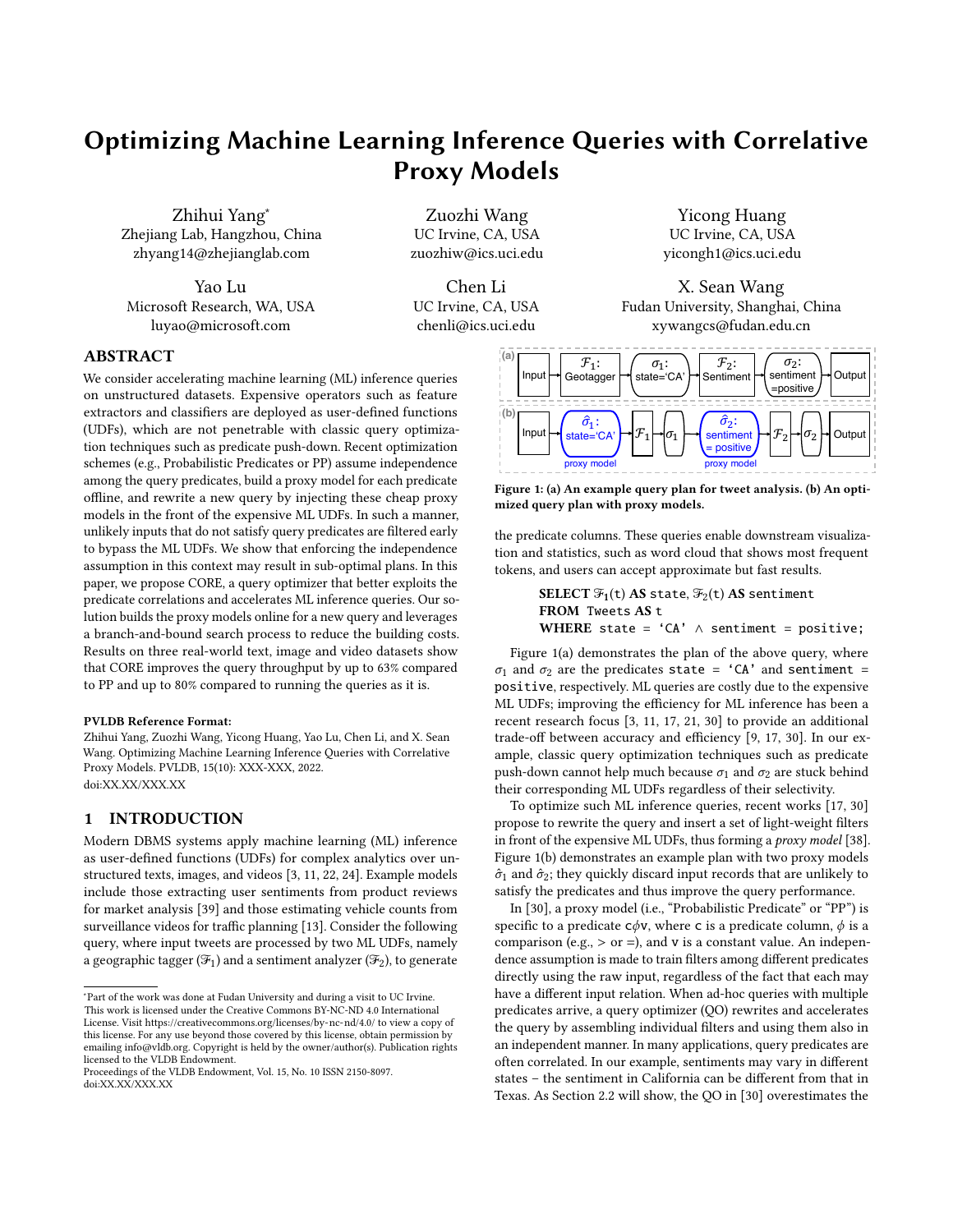reduction when building the filters on the raw input and thus yields sub-optimal plans for a new query with correlated predicates.

Inspired by [\[17,](#page-12-6) [30\]](#page-12-8) to optimize ML inference using proxy models, we intend to relax the independence assumption among different predicates. A proxy model hence is specific not only to a predicate but also to its input relation, i.e., prefix  $\sigma$ 's and  $\hat{\sigma}$ 's, as well as parameter choices of prefix  $\hat{\sigma}$ 's. In Figure [1\(](#page-0-0)b),  $\hat{\sigma}_2$  learns upon filtering the raw input by  $\sigma_1 \wedge \sigma_1^{-1}$  $\sigma_1 \wedge \sigma_1^{-1}$  $\sigma_1 \wedge \sigma_1^{-1}$ . Unlike [\[30\]](#page-12-8) that builds a small number of independent filters, it is easy to see that relaxing the independence assumption may result in an untenable number of filters to build by enumerating their order and parameter choices.

We propose an optimizer called "CORE" that better exploits predicate correlations in ML inference. Given an ad-hoc query, CORE builds the proxy models online to avoid exhaustive offline filter construction. We describe a novel technique to accelerate such process at a small overhead (e.g., a few percent of the query processing) and a user-specified accuracy target. Extensive experiments for queries over datasets of tweets, images, and videos indicate that CORE improves the ML inference execution costs by up to 63% compared to [\[30\]](#page-12-8) and up to 80% compared to running the workload as it is. Various downstream applications, such as interactive data exploration, can benefit from CORE due to a better resource utilization and a faster decision making.

To summarize, our key contributions are as follows:

- We show that correlations in predicates may harm the performance of a prior optimization scheme for ML inference [\[30\]](#page-12-8).
- We propose CORE to accelerate ML inference and relax the independence assumption enforced by prior work. Our QO scheme prunes the space of candidate filters to build and incurs only a small computing overhead.
- Experiments on real-world ML-inference workloads and datasets show that CORE can achieve significant querythroughput improvements.

#### 1.1 Related Work

Operator reordering in database optimization. [\[6,](#page-12-11) [10\]](#page-12-12) studied the problem of reordering select-project-join operators in database systems. [\[2\]](#page-12-13) studied how to order correlated predicates in streaming systems. It used a greedy algorithm for selection ordering and collected samples at runtime to estimate selectivity. Our query optimization algorithm gives an optimal solution and uses a branch-and-bound search to quickly prune plans in the space of proxy models. [\[34\]](#page-12-14) studied various optimization techniques of complex user-defined functions on map-reduce-style big data systems, such as predicate simplification and UDF semantic inference. These techniques were orthogonal to our solution. Sampling-based approximate query processing techniques [\[5\]](#page-12-15) provided approximate answers to queries by running queries on a small sampling subset of data. Our approach provides approximate answers by exploiting the accuracy of ML inference predicates.

Proxy models (a.k.a. cascaded filters) in machine learning. One of the first proxy models [\[38\]](#page-12-10) cascaded a sequence of lightweight classifiers to discard background regions of an image to accelerate object detection. Later, proxy models were studied to

improve the performance of classification [\[32\]](#page-12-16), detection [\[4,](#page-12-17) [26\]](#page-12-18), semantic image segmentation [\[27\]](#page-12-19), and pose estimation [\[36\]](#page-12-20). Different from [\[4,](#page-12-17) [26,](#page-12-18) [27,](#page-12-19) [38\]](#page-12-10) that used a cascade of classifiers to quickly reject sub-regions of an image, our CORE uses proxy models to reduce the size of records to be processed by ML UDFs. Unlike [\[32,](#page-12-16) [36\]](#page-12-20) that integrated proxy models into DNN models to improve the performance during the training phase, our CORE uses proxy models as separate operators to accelerate ML inference.

Proxy models in databases. Recently proxy models have been applied in big-data systems to accelerate ML inference-based analysis tasks [\[12,](#page-12-21) [16–](#page-12-22)[19,](#page-12-23) [23,](#page-12-24) [30,](#page-12-8) [40\]](#page-12-25). NoScope [\[17\]](#page-12-6) firstly cascaded a cheap specialized model before expensive DNNs to accelerate selection video queries. After it, certain classes of video queries including selection without guarantees [\[12\]](#page-12-21), selection with statistical guarantees [\[18\]](#page-12-26), aggregation [\[16\]](#page-12-22) and limit queries [\[16\]](#page-12-22) was optimized using proxy models. A general index solution in [\[19\]](#page-12-23) was proposed to accelerate these video queries over the schema induced by the target DNN. Probabilistic predicates (PP's) [\[30\]](#page-12-8) optimized various domain queries by inserting multiple offline-built proxy models before expensive ML UDFs with an assumption of independence between predicates. Different from [\[12,](#page-12-21) [16](#page-12-22)[–18,](#page-12-26) [23,](#page-12-24) [40\]](#page-12-25), PP and our proposed CORE cascade general proxy models, which are applicable to a variety of domains. CORE follows this line of work and further relaxes the independence assumption of the predicates.

#### 2 PROXY MODELS

We briefly review the background of proxy models and then study the impact of correlations to proxy models.

# 2.1 Background

Proxy models have been studied for decades to accelerate ML inference. Jones et al. [\[38\]](#page-12-10) cascade weak classifiers as proxy models to speed-up face detection in images. Recently, techniques of using cheaper but less accurate ML models to accelerate ML models in [\[4,](#page-12-17) [26,](#page-12-18) [27,](#page-12-19) [32,](#page-12-16) [36,](#page-12-20) [38\]](#page-12-10) attracted attention in big data systems. We briefly review two related solutions [\[17,](#page-12-6) [30\]](#page-12-8) and refer the readers to their papers for more details.

NoScope (NS) [\[17\]](#page-12-6) aims to process video queries such as "finding video frames with vehicles" and "finding video frames with pedestrians" using an object-detector UDF. It builds and applies a proxy model, i.e., a cheaper object detector using shallow Neural Networks (NNs), which has the same semantics as the object-detector UDF. NoScope has to train for each query predicate and thus has large building costs when the query predicates are ad-hoc or complex.

Probabilistic Predicate (PP) [\[30\]](#page-12-8), as mentioned earlier, is another form of proxy models. Each PP is a cheap classifier to predict the likelihood of an input record matching a predicate clause. Easy inputs with a small likelihood will be discarded immediately, while hard inputs will be processed further by subsequent ML UDFs. For ad-hoc queries with complex predicates, a query optimizer assembles multiple PPs built offline, and a dynamic programming algorithm is leveraged to achieve a maximum reduction, under the independence assumption in queries. However, this assumption made in PP limits its use to broader applications. Dependency between columns is the rule, rather than the exception, in the real

 $^1\mathcal{F}_1$  is a row processor and does not filter as  $\sigma_1$  and  $\hat{\sigma}_1$  do.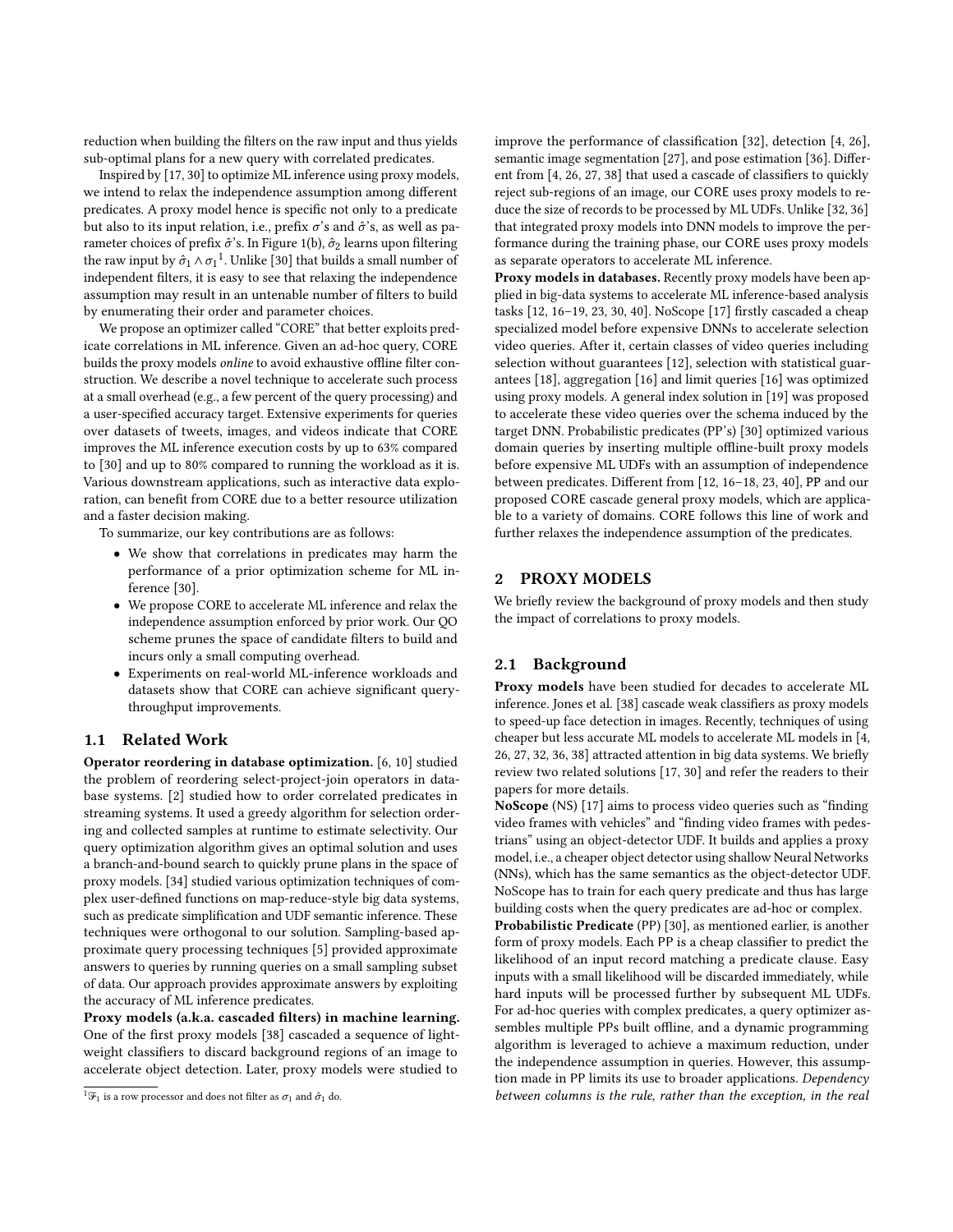world [\[14\]](#page-12-27). In the following, we conduct a controlled experiment to study the impact of correlations to proxy models.

#### <span id="page-2-0"></span>2.2 Impact of Correlations

To better understand the impact of correlations in processing ML inference queries, we leverage the correlation score provided by CORDS [\[14\]](#page-12-27). Specifically, let  $d_1$  and  $d_2$  be the distinct counts in a pair of columns. The correlation score is computed by a chi-squared test upon a sample of  $n$ -rows:

$$
\hat{\kappa}^2 = \frac{1}{n(\min(d_1,d_2)-1)}\sum_{i=1}^{d_1}\sum_{j=1}^{d_2}\frac{(n_{ij}-n_i.n_{\cdot j})^2}{n_i.n_{\cdot j}},
$$

where  $n_{ij}$  is the frequency of distinct tuple *i*, *j*, and  $n_i$ ., *n*.<sub>*j*</sub> are the marginal frequency. A larger  $\hat{\kappa}^2$  value indicates a stronger correlation between the columns. For example, we can follow CORDS to use a sample of 10K rows and normalize the correlations scores by the maximum number in all the predicate pairs. All other algorithmic details follow the CORDS paper [\[14\]](#page-12-27).

Why correlation matters for PP? We explain the reason using the Twitter dataset and two queries,  $q$  and  $q'$ , each with two predicates of different kinds of correlation. We illustrate these two queries in Appendix A.1 in the technical report [\[42\]](#page-12-28).The correlation between the q predicates is stronger (2.5  $\times$ ) than that of the q' predicates. The PP filters are trained offline for each predicate without considering the context in which the predicate is applied. We collect the estimated accuracy-reduction curves for the second PP in  $q$  and  $q'$ during the training phase and illustrate them in [Figures 2a](#page-2-1) and [2b,](#page-2-1) respectively. Two proxy models  $\hat{\sigma}_1$  and  $\hat{\sigma}_2$  are connected for the predicate  $\sigma_1 \wedge \sigma_2$ .

<span id="page-2-1"></span>

Figure 2: The estimated and empirical accuracy-reduction curves of the second PP filters in a strongly correlated query  $q$  and a weakly correlated query  $q'$ . Correlation results in overestimated reductions offline in PP.

When  $\sigma_1$  and  $\sigma_2$  are correlated and  $\hat{\sigma}_1$  discards a row that matches  $\sigma_1$ , the discarded row is also likely to match  $\sigma_2$  because of the correlation. In general, the empirical reduction produced by  $\hat{\sigma}_2$  is less than the estimated reduction as shown in Figure [2,](#page-2-1) because there are fewer input rows for  $\sigma_2$  after  $\hat{\sigma}_1$ . When there is a strong correlation, the reductions can be overestimated. For example, as shown by  $q$ with a strong correlation in Figure [2a,](#page-2-1) when the accuracy is 95%, the estimated data reduction is 40%, and the empirical value is 15%. At the same accuracy, the difference of the reduction ratio for  $q'$  in Figure [2b](#page-2-1) with a weak correlation is at most 2%. As a result, with strong correlations, PP unnecessarily routes more inputs to the

expensive ML UDFs and thus yields a lower performance speedup. This example shows that the optimizer in previous work overestimates the reduction of the proxy models built offline, thus yielding suboptimal query plans and less performance improvement for a new query with correlated predicates; this limits the use of PPs to broader applications.

# <span id="page-2-3"></span>3 CORE OVERVIEW

In this section we give an overview of CORE and formally define its optimization problem.

#### 3.1 System Architecture

In Figure [3,](#page-2-2) the input of CORE is a query that includes multiple ML inference UDFs. These UDFs, as seen in the previous section, depict row manipulators; they produce one output row per input row. ML UDFs wrap operations such as feature extraction or classification. CORE optimizes the input query by building proxy models online and generates a more efficient plan  $a^*$ . We build proxy models for predicates of the form  $c\phi v$ . Meanwhile, a query can have one or more predicate clauses in conjunction:  $\wedge$  c $\phi$ v. A small portion of the input data (e.g.,  $k\%$ ) is used to build proxy models, and the remaining data is processed by the optimized plan  $a^*$ . We follow the scope of previous papers such as NoScope [\[17\]](#page-12-6) and PP [\[30\]](#page-12-8) to focus on approximate selection queries.

<span id="page-2-2"></span>



# <span id="page-2-4"></span>DEFINITION 1. A proxy model  $\hat{\sigma}$  is characterized by a tuple

$$
\{d,\sigma,M,L,R\},\
$$

where  $d$  is an input relation (i.e., applying a sequence of prefix filters on the raw input), and  $\sigma$  is a target predicate that  $\hat{\sigma}$  aims to improve;  $M$  is a regression model used by  $\hat{\sigma}$  to produce a scoring function for each input record;  $L$  is a labeled sample from the input relation  $d$  to build  $M$ ; and  $R$  is a mapping from an accuracy  $\alpha$  to a reduction r. For the example in Figure [1\(](#page-0-0)b),  $\hat{\sigma}_1$  is built for the input relation  $d_1 = \emptyset$  (raw input) and the predicate  $\sigma_1$  : state='CA', while  $\hat{\sigma}_2$  is built for  $d_2 = (\hat{\sigma}_1, \sigma_1)$  and  $\sigma_2$ : sentiment=positive. The mapping  $R$  will be explained shortly.

Building proxy models online consists of collecting  $L$  and then training  $M$ . We leverage the initial stream of the input data for  $L$ (e.g., a few thousand rows). The labeled sample  $L$  is obtained by applying the filters specified in  $d$  upon the raw input and then labeling by predicate  $\sigma$ . The label is +1 if  $\sigma$  is satisfied, and -1 otherwise. Next, we use light-weight regression models such as linear SVMs  $[15]$  or shallow NNs  $[25]$  to train M.

Given an input record **x**, a proxy model predicts a score  $M(\mathbf{x})$ . For example, for linear SVM,  $M(\mathbf{x}) = \mathbf{w}^T \mathbf{x} + b$ , where **w** is a weighted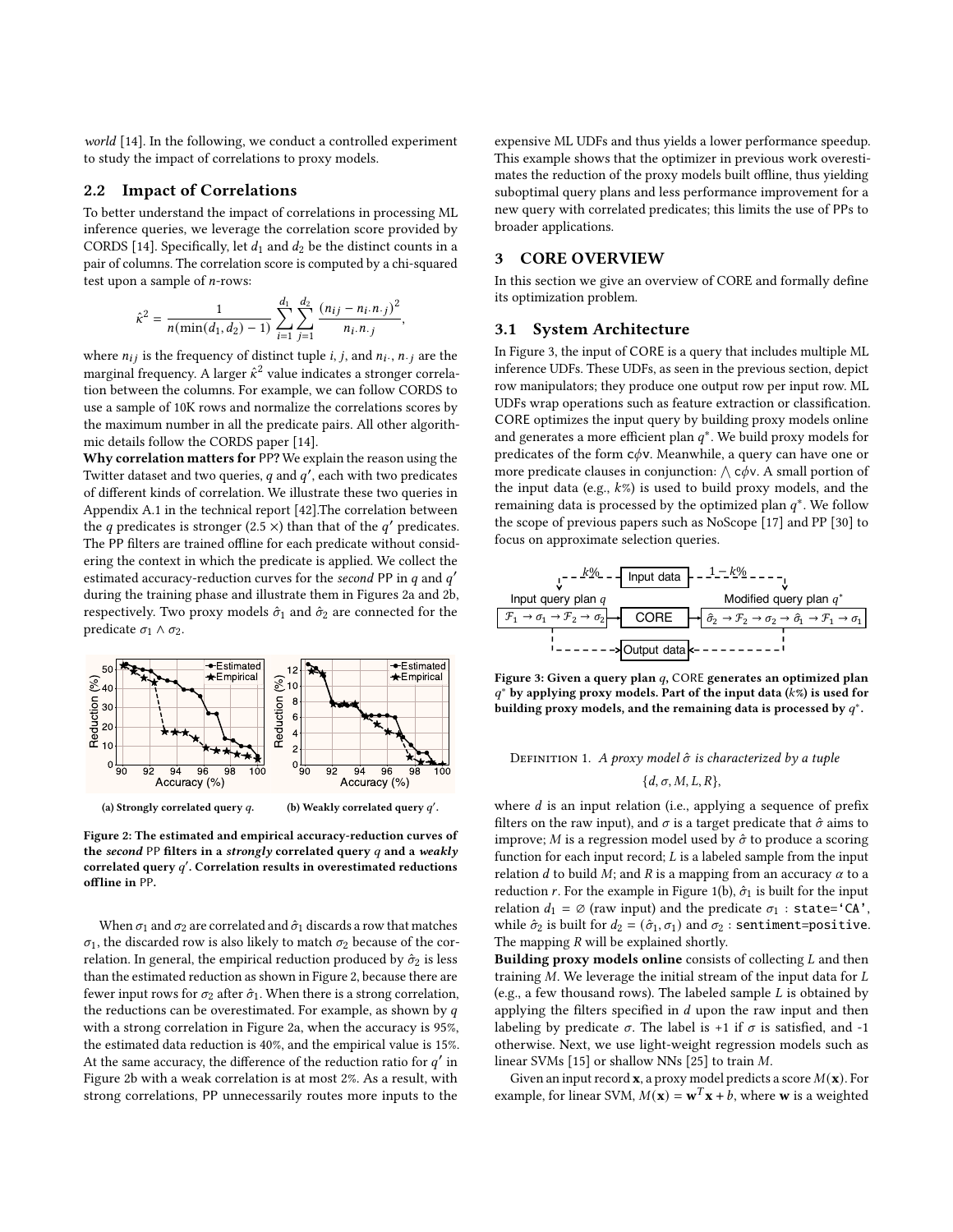<span id="page-3-0"></span>

Figure 4: Relationship between an accuracy  $\alpha$  and a reduction ratio  $r$ in a proxy model. Records are ranked in ascending order according to their  $M(x)$  scores along the x-axis. White and dark circles represent records with -1 and +1 labels, respectively.

matrix and *b* is a bias term. Record **x** will be discarded if  $M(\mathbf{x}) < \theta$ (for a threshold  $\theta$ ), and in this case the record is called a *negative ex*ample. As in [\[30\]](#page-12-8), the accuracy is the percentage of positive records being passed by a proxy model relative to all positive records. The data reduction is the percentage of records being discarded relative to all input records. In Figure [4,](#page-3-0) setting  $\theta = 0.3$  results in all positive records being passed (i.e., the accuracy is 100%), and 5 out of 18 total records being discarded (i.e., the reduction is 28%). Setting  $\theta$  = 0.4 results in 9 records of 10 total positive records being passed (i.e., the accuracy is 90%), and 8 out of 18 records being discarded (i.e., the reduction is 44%). It is clear that a higher  $\theta$  yields a lower accuracy and a higher data reduction. Such early filtering is a tradeoff between accuracy and data reduction. Note that the mapping between  $\alpha$  and  $r$  given  $\theta$  can be evaluated using a validation set. In the rest of the paper we denote such a relationship as  $R$ . We can compute it by evaluating  $\hat{\sigma}$  on a validation set from the initial stream of the input records.

Then, our developed query optimizer injects  $\hat{\sigma}$  into the query plan right before the corresponding ML UDF that generates the  $\sigma$ predicate column (Figure [1\(](#page-0-0)b)) for the remaining input records.

Query optimization by applying proxy models. We borrow the AQP-style query interface in [\[30\]](#page-12-8). Specifically, the user issues a query and specifies a global target accuracy  $A$  that depicts the level of false negatives of the proxy models in addition to those caused by the UDF. Note that the UDFs themselves produce false positives and negatives and we do not intend to break the black boxes to improve their accuracy and performance.  $A$  is the percentage of the output of an original query *a* kept by its optimized query  $a^*$ (Figure [3\)](#page-2-2). It is a value between 0 and 1. It sets the trade-off goals between additional errors and query-processing speedups. Our QO builds the proxy models, considers their combinations, allocates their accuracy parameters, and injects them into the modified query plan  $a^*$ . To reduce the computing overhead and latency of building the proxy models before the input query can be accelerated, the QO reuses intermediate results during the filter construction and prunes candidate plans using a branch-and-bound search.

#### 3.2 Formulation of Optimization Problem

Given an ML query q with UDFs  $\mathcal{F}_1, \ldots, \mathcal{F}_n$ , predicate filters  $\sigma_1, \ldots,$  $\sigma_n$ , and a query-level target accuracy  $\mathcal A$ , we aim to build proxy models  $\hat{\sigma}_1, \ldots, \hat{\sigma}_n$  with their accuracy parameters  $\alpha_1, \ldots, \alpha_n$  so that  $\mathcal A$  is met. Let the execution costs of applying  $\hat \sigma_i$  and the ML UDF  $\mathcal{F}_i$  be  $\hat{c}_i$  and  $c_i$ , respectively. For a pair of a proxy model  $\hat{\sigma}_i$  and its corresponding ML UDF  $\mathcal{F}_i$  (i.e.,  $\hat{\sigma}_i \wedge \mathcal{F}_i$ ), its input cardinality is

<span id="page-3-1"></span>

| Notation             | Meaning                                                                                                                                                                                      |
|----------------------|----------------------------------------------------------------------------------------------------------------------------------------------------------------------------------------------|
| σ                    | A filter predicate after an ML UDF.                                                                                                                                                          |
| $\hat{\sigma}$       | A cheap proxy model that has the same semantics as $\sigma$ .                                                                                                                                |
| d                    | The input relation of a proxy model $\hat{\sigma}$ .                                                                                                                                         |
| $\overline{L, M, R}$ | The labeled sample, trained classifier, and accuracy-reduction curve                                                                                                                         |
|                      | for a proxy model, respectively.                                                                                                                                                             |
| $\alpha$ , r         | A proxy model's accuracy and the achieved reduction ratio.                                                                                                                                   |
| $q, \mathcal{A}$     | A query and a query-level target accuracy specified by a user.                                                                                                                               |
| Si                   | The selectivity of $\sigma_i$ on the condition of prefix $\hat{\sigma}_1, \ldots, \hat{\sigma}_{i-1}$ and $\sigma_1$ ,                                                                       |
|                      | , $\sigma_{i-1}$ , i.e., $\sigma_i$ $ (\hat{\sigma}_1, \ldots, \hat{\sigma}_{i-1}, \sigma_1, \ldots, \sigma_{i-1})$ .<br>The execution cost for $\hat{\sigma}$ and an ML UDF $\mathcal{F}$ . |
| $\hat{c_i}, c$       |                                                                                                                                                                                              |
| $\pi$                | An order of proxy models.                                                                                                                                                                    |
| $C_i^i, C_i^u$       | Lower and upper bounds of execution cost for a pair $(\hat{\sigma}_i, \mathcal{F}_i)$ .                                                                                                      |

Table 1: Notations used in this paper.

 $\prod_{j=1}^{i-1}$  s<sub>j</sub> ⋅ α<sub>j</sub>. The execution cost of the pair is

<span id="page-3-2"></span>
$$
C(\hat{\sigma}_i, \alpha_i) = \left(\prod_{j=1}^{i-1} s_j \cdot \alpha_j\right) \cdot (\hat{c}_i + (1 - r_i) \cdot c_i),\tag{3.1}
$$

where  $\alpha_i$  is the accuracy of  $\hat{\sigma}_i$ ,  $r_i$  is the reduction of  $\hat{\sigma}_i$ , and  $s_i$  is the conditional selectivity of predicate  $\sigma_i$  with prior filters  $\hat{\sigma}_1, \ldots, \hat{\sigma}_{i-1}$ ,  $\sigma_1, \ldots, \sigma_{i-1}.$ 

In an original query q, let  $\bar{s}_i$  be the conditional selectivity of  $\sigma_i$ with prior  $\sigma_1, \ldots, \sigma_{i-1}$ . In an optimized query  $q^*$ , let  $\hat{s}_i$  be the conditional selectivity of  $\hat{\sigma}_i \wedge \sigma_i$  with prior  $\hat{\sigma}_1, \ldots, \hat{\sigma}_{i-1}, \sigma_1, \ldots, \sigma_{i-1}$ . According to the accuracy definition in [\[30\]](#page-12-8), the accuracy of  $\hat{\sigma}_i$  can be computed as:

 $\alpha_i$ 

$$
=\hat{s}_i/s_i,\tag{3.2}
$$

which is the percentage of the output by  $\sigma_i$  kept by  $\hat{\sigma}_i \wedge \sigma_i$ . The output selectivity of the original query *q* is  $\prod_{i=1}^{n} \overline{s}_i$ , and the output selectivity of an optimized plan  $q^*$  is  $\prod_{i=1}^n \hat{s}_i$ . The query accuracy  $\mathcal A$ can be computed as  $\mathcal{A} = \prod_{i=1}^{n} (\hat{s}_i/\bar{s}_i)$ . When building proxy models, their accuracy parameters and  $A$  satisfy

$$
\prod_i \alpha_i \cdot \delta_i = \mathcal{A},
$$

where  $\delta_i = s_i/\bar{s}_i$ .  $\delta_i$  is at most  $1/(\prod_{j=1}^{i-1} (\alpha_j \cdot \delta_j))$  and its value is always smaller than  $1/\mathcal{A}$ . The detailed derivation of a lower bound and an upper bound of  $\delta_i$  is in Appendix A.2 in [\[42\]](#page-12-28). For simplicity, we use  $\alpha_i$  to refer  $\alpha_i \cdot \delta_i$  in the following sections.

Example. We demonstrate the number of passing records by each filter for the example query in Figure [5.](#page-4-0) In Figure [5\(](#page-4-0)a),  $\delta_2 = s_2/\bar{s}_2$ , where  $\bar{s}_2$  = 60/100 is the conditional selectivity of the predicate sentiment=positive with a prior conditional predicate state= "CA" (i.e.,  $\sigma_1$ );  $s_2 = 56/96$  is the conditional selectivity of the same predicate with a prior condition  $\hat{\sigma}_1 \wedge \sigma_1$  in Figure [5\(](#page-4-0)b). Hence,  $\delta_2$  =  $s_2/\bar{s}_2 = (56/96)/(60/100) = 0.972$ , which measures the changes of the input of  $\sigma_2$  after adding its prefix proxy model  $\hat{\sigma}_1$ . This proxy model changes the input data size of  $\sigma_2$  from 100 to 96 because  $\hat{\sigma}_1$ discards 4 tweets satisfying state="CA". Similarly,  $\delta_1 = s_1/\bar{s}_1$  =  $(100/200)/(100/200) = 1$ , since  $\sigma_1$  is the first filter and there is no prefix proxy model changing the input of  $\sigma_1$ .

To this end, the target accuracy  $\mathcal A$  is calculated as  $\mathcal A = 54/60 =$ 0.9, which is the percentage of the output of the original query in Figure [5\(](#page-4-0)a) (i.e., 60 tweets) kept by its optimized plan in Figure [5\(](#page-4-0)c) (i.e., 54 tweets). For each proxy model  $\hat{\sigma}_i$ ,  $\alpha_i$  is the percentage of the output by  $\sigma_i$  kept by  $\hat{\sigma_i} \wedge \sigma_i$ . In Figure [5\(](#page-4-0)b),  $\alpha_1 = 96/100 = 0.96$ , as  $\hat{\sigma}_1 \wedge \sigma_1$  keeps 96 tweets in Figure [5\(](#page-4-0)b) and  $\sigma_1$  keeps 100 tweets in Figure [5\(](#page-4-0)a). Similarly,  $\alpha_2 = 54/56 = 0.964$ . As mentioned before,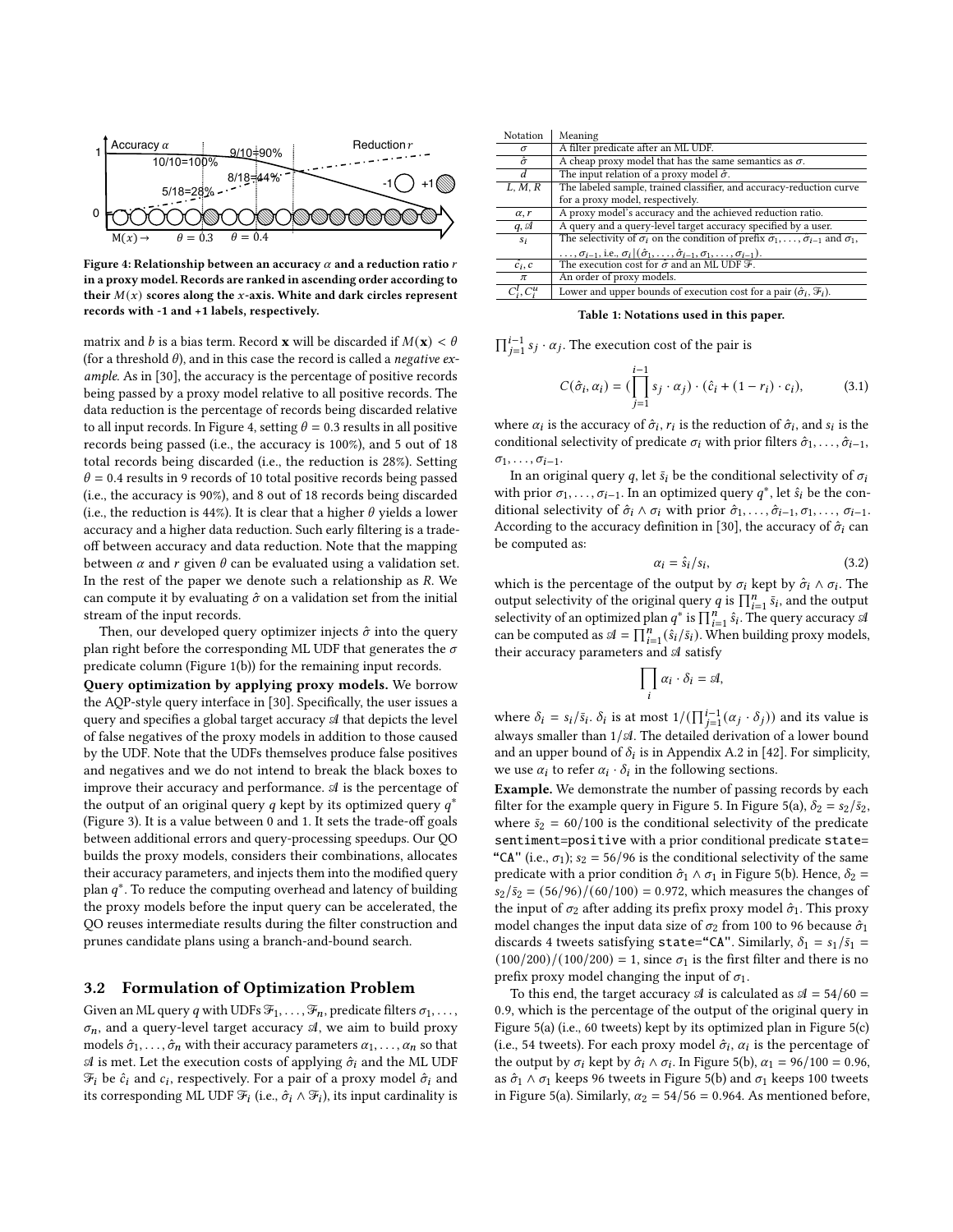<span id="page-4-0"></span>

Figure 5: Step-by-step demonstration of inserting two proxy models to optimize a query. (a) An original query plan; (b) A query plan with  $\hat{\sigma}_1$ inserted; (c) A query plan with  $\hat{\sigma}_1$  and  $\hat{\sigma}_2$  inserted. Each edge depicts the number of passing tweets. Selectivity (i.e.,  $\bar{s}_i$ ,  $s_i$ ), reduction (i.e.,  $r_i$ ), and accuracy (i.e.,  $\alpha_i$ ) values are illustrated. The overall query accuracy is  $\mathcal{A} = 54/60$ .

 $\delta_1$  = 1 and  $\delta_2$  = 0.972. Both of them measure the input relation changes for  $\sigma_1$  and  $\sigma_2$  respectively when applying proxy models. Finally, we have  $\alpha_1 \cdot \delta_1 \cdot \alpha_2 \cdot \delta_2 = 0.9 = \mathcal{A}$ . In general, relaxing the independence assumption among predicates results in introducing a input relation change factor  $\delta$  caused by its prefix proxy model. **Problem Statement.** Let  $\pi$  be an order of the ML UDFs and predicate filters. Let  $\hat{\sigma}_{\pi_i}$  denote the  $\pi_i$ -th proxy model. Our QO finds the following optimal query plan in the order space  $\pi \in \mathbb{H}$  and the accuracy space A:

<span id="page-4-11"></span>
$$
\arg\min_{\pi \in \mathbb{H}, \alpha \in \mathbb{A}} \sum_{i} C(\hat{\sigma}_{\pi_i}, \alpha_{\pi_i}), s.t. \prod_{i} \alpha_{\pi_i} = \mathfrak{A}.
$$
 (3.3)

Finding an optimal order  $\pi$  of  $\hat{\sigma}$  and allocating their parameter  $\alpha$ , simultaneously, is NP-hard, as shown in Theorem 1 in [\[42\]](#page-12-28). Since both r and s depend on d and the input relation of  $\hat{\sigma}$  (i.e., prefix  $\sigma$ ,  $\hat{\sigma}$ , and  $\alpha$  choices), building  $\hat{\sigma}$  offline by enumerating possible  $d$  incurs large computing costs. We seek a solution such that each  $\hat{\sigma}$  is built on-the-fly on a materialized sample  $L$  of its input relation  $d$ . A main challenge is that, given the accuracy target, how to efficiently build  $\hat{\sigma}$  with a small computing overhead with taking its input relation into account. We describe our solution to find an optimal set of accuracy parameters  $\alpha \in A$  given an order  $\pi$  in Section [4,](#page-4-1) and study how to find an optimal order  $\pi \in \mathbb{H}$  in Section [5.](#page-6-0) Both sub-problems exhibit unique structures that can be leveraged for acceleration. Table [1](#page-3-1) summarizes the notations used in the paper.

# <span id="page-4-1"></span>4 CORE: ACCURACY ALLOCATION

In this section, we present an efficient algorithm in CORE for deriving an optimal accuracy allocation  $\alpha_{\pi_1}, \ldots, \alpha_{\pi_n}$  among different  $\hat{\sigma}_{\pi_i}$  for a given order  $\pi$  to achieve a minimum cost  $\sum_i C(\hat{\sigma}_{\pi_i}, \alpha_{\pi_i}).$ 

#### 4.1 A Basic Approach and its Challenge

One approach to allocating the accuracy is as follows. We first discretize  $\mathbb A$  with a fixed step size. For each candidate  $\alpha_{\pi_i}$  satisfying  $\prod_i \alpha_{\pi_i} \geq \mathcal{A}$ , we build a proxy model in the order of  $\pi$ . We obtain a labeled sample given its input relation, train a classifier, and derive reduction as mentioned in Section [3.](#page-2-3) After building  $\hat{\sigma}_{\pi_i}$ , we compute its cost using Equation [3.1,](#page-3-2) and find an optimal  $\alpha$  for a minimal cost. A main challenge is that building proxy models online is timeconsuming for two reasons. (i) There are an exponential number of candidates  $\hat{\sigma}_{\pi_i}$ 's. (ii) For each proxy model, generating a labeled sample and training a classifier can be computationally costly.

To solve this problem, we present Algorithm [1,](#page-4-2) which accelerates the construction given input relations specified in  $\pi$  by reusing previously materialized samples and trained models. Next we will present the details of the algorithm.

<span id="page-4-9"></span><span id="page-4-7"></span><span id="page-4-6"></span><span id="page-4-5"></span><span id="page-4-4"></span><span id="page-4-3"></span><span id="page-4-2"></span>

| <b>Algorithm 1:</b> Accuracy allocation |                                                                                                                                               |  |  |  |  |
|-----------------------------------------|-----------------------------------------------------------------------------------------------------------------------------------------------|--|--|--|--|
|                                         | 1: <b>procedure</b> ACCURACY_ALLOCATION( $\pi$ , $\mathcal{A}$ )                                                                              |  |  |  |  |
| 2:                                      | $L'_{\pi_0} \leftarrow$ raw input;                                                                                                            |  |  |  |  |
| 3:                                      | <b>for</b> $\alpha = \langle \alpha_{\pi_1}, \ldots, \alpha_{\pi_n} \rangle$ in discretized A, s.t. $\prod_i \alpha_{\pi_i} = \mathfrak{A}$ : |  |  |  |  |
| 4:                                      | for $i \in \{1, , n\}$ :                                                                                                                      |  |  |  |  |
| 5:                                      | <b>if</b> $L'_{\pi_i}$ is not materialized:                                                                                                   |  |  |  |  |
| 6:                                      | $L'_{\pi_i} \leftarrow$ Apply $\sigma_{\pi_i}$ on $L'_{\pi_{i-1}}$ ;                                                                          |  |  |  |  |
| 7:                                      | $L_{\pi_i} \leftarrow$ Apply $\hat{\sigma}_{\pi_1}, \ldots, \hat{\sigma}_{\pi_{i-1}}$ on $L'_{\pi_i}$ with $\alpha$ ;                         |  |  |  |  |
| 8:                                      | Reuse $\hat{\sigma}_{\pi_i}^*$ if $\epsilon$ -approx on $L_{\pi_i}$ else retrain;                                                             |  |  |  |  |
| 9:                                      | Compute $C(\hat{\sigma}_{\pi_i}, \alpha_{\pi_i});$                                                                                            |  |  |  |  |
| 10:                                     | Compute cost $\sum_i C(\hat{\sigma}_{\pi_i}, \alpha_{\pi_i});$                                                                                |  |  |  |  |
| 11:                                     | Pick $\alpha^*$ in A with a minimum cost;                                                                                                     |  |  |  |  |
| 12:                                     | Retrain $\hat{\sigma}_{\pi_1}, \ldots, \hat{\sigma}_{\pi_n}$ with $\alpha^*$ ;                                                                |  |  |  |  |
| 13:                                     | <b>return</b> $\hat{\sigma}_{\pi_1}, \ldots, \hat{\sigma}_{\pi_n}$ and $\alpha^*_{\pi_1}, \ldots, \alpha^*_{\pi_n}$ .                         |  |  |  |  |

#### <span id="page-4-10"></span><span id="page-4-8"></span>4.2 Search Framework

As shown in the following example, the objective function (the cost  $\sum_i C(\hat{\sigma}_{\pi_i}, \alpha_{\pi_i})$  subject to  $\alpha$ ) is non-convex, which means there could be multiple locally optimal solutions. In order to find a globally optimal solution, we use an exhaustive search framework in the algorithm (lines  $3 \sim 4$  $3 \sim 4$ ). If a locally optimal solution is acceptable by the user, the algorithm can be easily extended to other search frameworks, such as hill climbing, by replacing lines  $3 \sim 4$  $3 \sim 4$ .

To illustrate that the objective function is non-convex, we construct an example with  $n = 2$ . The cost of applying each proxy model before its corresponding ML UDF could be any non-decreasing function over its accuracy. This is because the reduction decreases with the increase of accuracy [\[30\]](#page-12-8). Two example costs are the following:

$$
C(\hat{\sigma}_1, \alpha_1) = 1 - (\alpha_1 - 1)^2, \alpha_1 \in [0, 1].
$$
  

$$
C(\hat{\sigma}_2, \alpha_2) = e^{-(2\mathcal{A}/\alpha_2 - 1)^3}, \alpha_2 \in [0, 1].
$$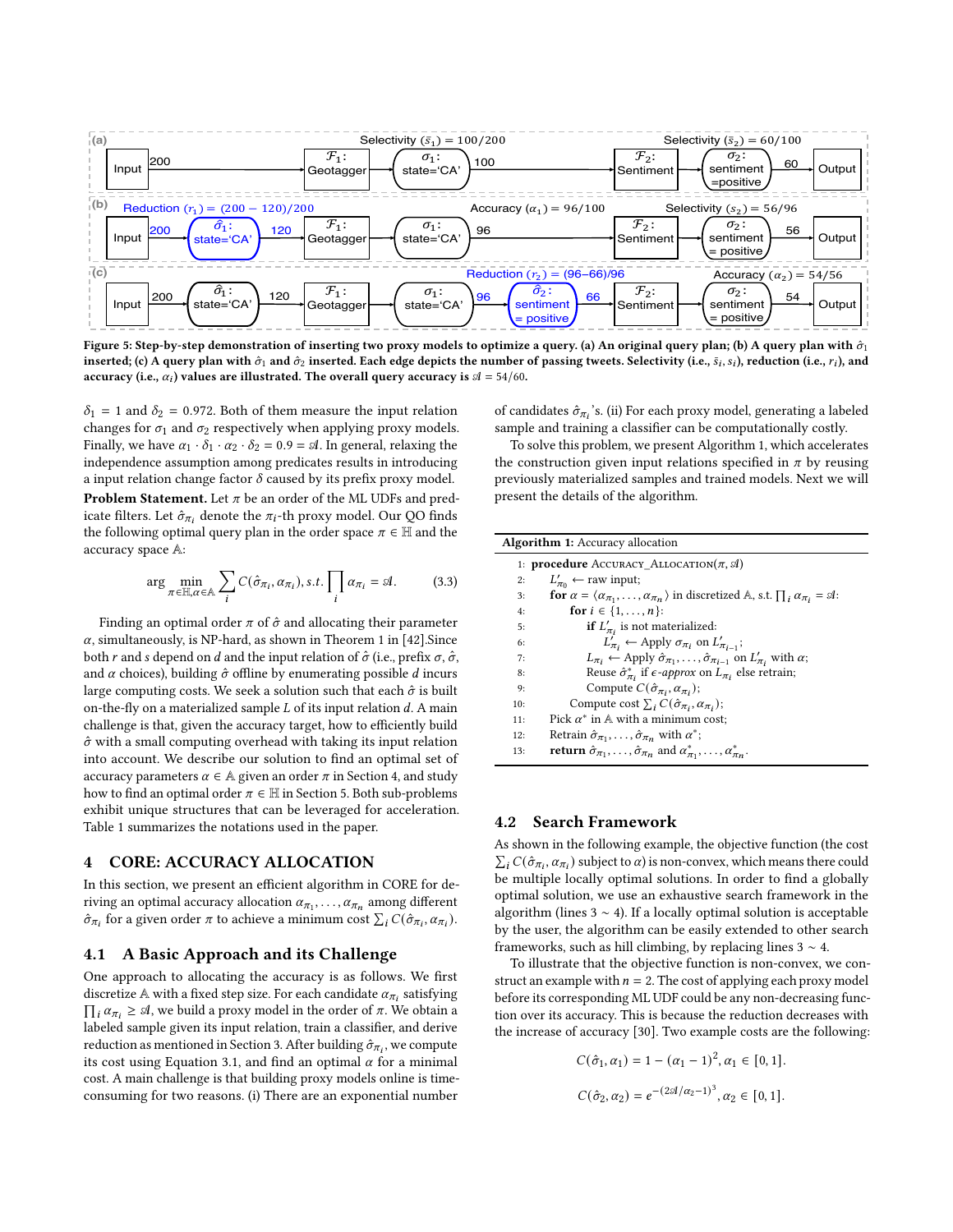Both  $C(\hat{\sigma}_1, \alpha_1)$  and  $C(\hat{\sigma}_2, \alpha_2)$  increase monotonically when  $\alpha_1 \in$ [0, 1] and  $\alpha_2 \in [0, 1]$ . The cost function  $f = \sum C$  is

$$
e^{-(2x-1)^3} + 1 - (x-1)^2, x \in [0,1].
$$

If the function  $f$  is convex on an interval [0, 1], by definition [\[8\]](#page-12-31), for any two points  $x_1$  and  $x_2$  in [0, 1] and any  $\lambda$  where  $0 < \lambda < 1$ ,

$$
f(\lambda x_1 + (1 - \lambda)x_2) \leq \lambda f(x_1) + (1 - \lambda)f(x_2).
$$

However, when  $x_1 = 0.1, x_2 = 0.5$  and  $\lambda = 1/2, f(\frac{x_1 + x_2}{2}) =$ 1.17;  $\frac{f(x_1)+f(x_2)}{2}$  = 1.12. So f does not satisfy  $f(\lambda x_1 + (1 - \lambda)x_2)$  ≤  $\lambda f(x_1) + (1 - \lambda) f(x_2)$ . Thus f is not convex.

# 4.3 Reusing Samples to Reduce Labeling Costs

We first give a theorem about the proxy models, then show how the algorithm leverages the theorem to reuse samples.

4.3.1 Commutative proxy models. We note that the order of prefix filters is interchangeable as shown in Theorem 2 in in Appendix A.4 in the technical report [\[42\]](#page-12-28). In Figure [5\(](#page-4-0)b), the 96 output tweets after  $\hat{\sigma}_1 \wedge \sigma_1$  with  $\alpha_1 = 0.96$  are the same as the output tweets of applying  $\hat{\sigma}_1$  with  $\alpha_1 = 0.96$  on the 100 output tweets after  $\sigma_1$  in Figure [5\(](#page-4-0)a). That is, with  $\alpha_1 = 0.96$ , applying  $\sigma_1 \wedge \hat{\sigma}_1$  and applying  $\hat{\sigma}_1 \wedge \sigma_1$  have the same results. To prove the theorem, we introduce Lemma [1](#page-5-0) to prove a base case that a pair of  $\hat{\sigma} \wedge \sigma$  are commutative, and Lemma 4 (in [\[42\]](#page-12-28)) to prove an inductive case that two pairs of  $\hat{\sigma} \wedge \sigma$  are still commutative with the same prefix filter and the same suffix filter, respectively.

<span id="page-5-0"></span>LEMMA 1. Given a list of records L, a filter  $\sigma$ , and a proxy model  $\hat{\sigma}$ with a parameter  $\alpha$ ,  $\sigma$  and  $\hat{\sigma}$  with  $\alpha$  are commutative, i.e., the results after applying  $\hat{\sigma} \wedge \sigma$  are the same as those after applying  $\sigma \wedge \hat{\sigma}$ . We denote  $\hat{\sigma} \wedge \sigma = \sigma \wedge \hat{\sigma}$ .

PROOF. We first prove that  $\hat{\sigma}$  with a specific  $\alpha$  parameter is a selection predicate, and  $\hat{\sigma}$  predicts the same output for a record  $x_1$ independent of different orders of  $x_1$  ( $x_1$ ,  $x_2$  or  $x_2$ ,  $x_1$ ) and different orders of  $\hat{\sigma}$  ( $\hat{\sigma} \wedge \sigma$  or  $\sigma \wedge \hat{\sigma}$ ). According to Definition [1,](#page-2-4) a proxy model  $\hat{\sigma}$  is built based on its input relation  $d$  and a target predicate. After building  $\hat{\sigma}$  and allocating an accuracy  $\alpha$ ,  $\hat{\sigma}$  is a selection predicate with fixed values of  $\alpha$ , r, and M. When applying  $\hat{\sigma}$ , any input record cannot change  $\hat{\sigma}$ . Consider two records  $x_1$  and  $x_2$ , where  $\hat{\sigma}$  passes  $x_1$  and discards  $x_2$ . The output of  $\hat{\sigma}$  with different input orders  $(x_1, x_2 \text{ and } x_2, x_1)$  is the same record  $x_1$ . For  $\sigma \wedge \hat{\sigma}$ , an unseen record x for  $\hat{\sigma}$  is the one passed by  $\sigma$ . If  $\hat{\sigma}$  passes x, then x is in the output of  $\sigma \wedge \hat{\sigma}$  and also in the output of  $\hat{\sigma} \wedge \sigma$ . Otherwise, x is not in their outputs. For  $\hat{\sigma} \wedge \sigma$ ,  $\hat{\sigma}$  takes more input records, compared to  $\sigma \wedge \hat{\sigma}$ . There is no unseen record for  $\hat{\sigma}$ .

As selection predicates are commutative in general,  $\sigma$  and  $\hat{\sigma}$  with  $\alpha$  are commutative.  $\square$ 

4.3.2 Reusing samples. The algorithm improves the performance by reusing early samples (lines [5](#page-4-5) to [7\)](#page-4-6).  $L_{\pi_i}$  is the sampled input to build  $\hat{\sigma}_{\pi_i}$  by applying predicate  $\sigma_{\pi_i}$  on the input relation  $\hat{d}_{\pi_i}$ . In Figure [5\(](#page-4-0)b), the labeled sample  $L_2$  for  $\hat{\sigma}_2$  has 96 tweets, which are filtered by  $\hat{\sigma}_1 \wedge \sigma_1$  on the raw input and then labeled using the predicate sentiment=positive. It is easy to see that  $L_{\pi_i}$  changes when accuracies assigned to its prefix proxy models (i.e.,  $\alpha_{\pi_1}, \ldots, \alpha_{\pi_{i-1}}$ ) change. For example, in Figure [5\(](#page-4-0)b),  $L_2$  changes from 97 tweets to 96 tweets when the accuracy parameter of its prefix  $\hat{\sigma}_1$  changes from  $\alpha_1 = 0.97$  to  $\alpha_1 = 0.96$ .

By leveraging Theorem 2, we can improve the performance by materializing samples L' after  $\sigma$ , and applying  $\hat{\sigma}$  on L' during the search, since common L' can be shared for different  $\alpha$  choices.  $L_{\pi_i}$ can be obtained by applying  $\hat{\sigma}_{\pi_1}, \ldots, \hat{\sigma}_{\pi_{i-1}}$  on a pre-computed sample  $L'_{\pi_i}$  that is computed by applying  $\sigma_{\pi_1}, \ldots, \sigma_{\pi_{i-1}}$  on the raw input. Lines [5](#page-4-5) to [7](#page-4-6) illustrate this process of quickly deriving  $L$  for each  $\alpha$ search. For the proxy model  $\hat{\sigma}_2$ , we materialize its corresponding sample  $L'_2$  containing 100 tweets filtered by  $\sigma_1$  in Figure [5\(](#page-4-0)a) to be reused. When  $\alpha_1 = 0.97$ , the labeled sample  $L_2$  can be obtained by applying prefix  $\hat{\sigma}_1$  with  $\alpha_1 = 0.97$  on the 100 materialized tweets and producing 97 tweets. Similarly, when  $\alpha_1$  changes to 0.96 in Fig-ure [5\(](#page-4-0)b), the labeled sample  $L_2$  can be obtained by applying  $\hat{\sigma}_1$  with  $\alpha_1$  = 0.96 on the already materialized sample  $L'_2$  of 100 tweets and producing 96 tweets. This solution is simple but effective, since applying  $\hat{\sigma}$  is cheap and doing so allows us to evaluate each expensive  $\mathcal F$  and  $\sigma$  only once.

# 4.4 Reusing Classifiers to Reduce Training **Costs**

The algorithm adopts a classifier-reusing scheme (line [8\)](#page-4-7) to avoid repeated training classifiers when the prefix proxy models change their accuracy assignments. Specifically, let  $\hat{\sigma}^*$  trained on  $L^*$  with  $\alpha$ from a previous iteration (line [3\)](#page-4-3) be  $\epsilon$ -approximate [\[1\]](#page-12-32) to  $\hat{\sigma}$  trained on  $L$ . That is:

<span id="page-5-1"></span>
$$
(1 - \epsilon)\phi^*(L^*) \le \phi^*L \le (1 + \epsilon)\phi^*L^*,\tag{4.1}
$$

where  $\phi$  is the objective function of the regressor model used by the proxy model.  $\phi$  can be computed using a scoring function, such as F1 score or coreset [\[1\]](#page-12-32). Take the F1 scoring function as an example. We efficiently compute  $\phi$  by evaluating  $\hat{\sigma}^*$  from a previous iteration and measuring its F1 score on its labeled sample  $L^*$  and current L [\[1\]](#page-12-32).  $\hat{\sigma}^*$  can be reused if it is  $\epsilon$ -approximate under the current accuracy setting. In Figure [5\(](#page-4-0)b), suppose we want to build the proxy model  $\hat{\sigma}_2$  for the predicate sentiment=positive on its 96 labeled tweets with prefix  $\alpha_1 = 0.96$ . If there is a proxy model  $\hat{\sigma}_2^*$  trained on 97 tweets with prefix  $\alpha_1 = 0.97$  satisfying Equation [4.1,](#page-5-1) we reuse the classifier in  $\hat{\sigma}_2^*$  (i.e.,  $M_2^*$ ) without training a new classifier on the 96 tweets. In Equation [4.1,](#page-5-1) we compute  $\phi^*(L^*)$  by evaluating the F1 score of  $M_2^*$  on the 97 tweets, while  $\phi^*(L)$  is on the 96 tweets.

We next discuss how to compute  $C(\hat{\sigma}_i, \alpha_i)$  (line [9\)](#page-4-8). The perrow cost  $\hat{c}$  for  $\hat{\sigma}$  and  $c$  for  $\mathcal F$  can be profiled during training or by counting the FLOPS of the ML model, while  $r$  can be obtained from R, and s can be measured by applying the prefix filters on a sample of the raw input. Since applying the proxy models is computationally cheap,  $C$  can be computed efficiently. In Figure [5,](#page-4-0) the cost of the ML UDF Geotagger is 20ms per tweet in our experiments, while that of the proxy model  $\hat{\sigma}_1$  is 0.01ms per tweet. The proxy model  $\hat{\sigma}_1$  with  $\alpha_1$  = 0.96 pays the cost of processing 200 tweets and saves the cost of the 80 discarded tweets, which no longer need to be processed by the ML UDF Geotagger. Therefore, using Equation [3.1,](#page-3-2) we have  $C(\hat{\sigma}_1, \alpha_1) = \hat{c}_1 + (1 - r_1) \cdot c_1 = 0.01 + (1 - 80/200) \cdot 20 = 12.01.$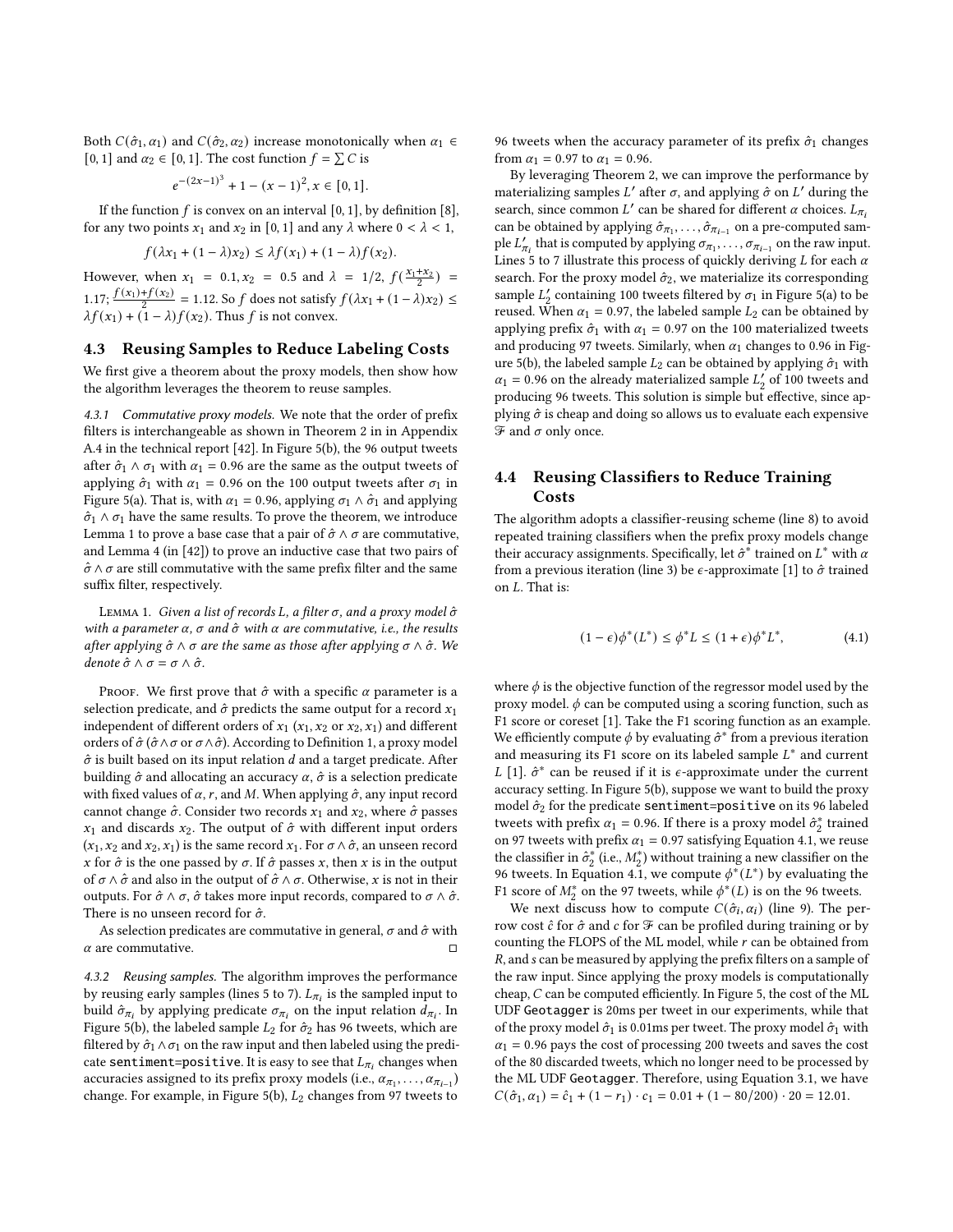#### <span id="page-6-0"></span>5 CORE: REORDERING PROXY MODELS

In this section we study how to reorder proxy models to find an optimal order  $\pi \in \mathbb{H}$  to minimize the cost  $\sum C$ . For different orders, proxy models built on input relations and predicates are different and they have different costs. For instance, in Figure [5\(](#page-4-0)c), for the order state = "CA"∧sentiment = positive, the proxy model for predicate state = "CA" is built on the original input data. For the order sentiment = positive∧state = "CA", the proxy model for the same predicate is built on records satisfying the predicate sentiment = positive. Because different orderings affect the input data to the proxy model, these two proxy models have different execution costs for the same ML UDF Geotagger.

The number of query plans in H is exponential in terms of the number of UDFs and filters. We construct a search tree to represent them by merging common prefixes of query plans. For example, let  $X$ ,  $Y$ , and  $Z$  be three ML UDFs. There are six potential plans in  $H$  (e.g., *XYZ* and *XZY*). Figure [6](#page-6-1) shows a snippet of the search tree starting from node  $X$ , where each tree node represents an ML UDF  $\mathcal F$  and its corresponding  $\hat \sigma$  and  $\sigma$ . In general, building all proxy models for the plans can be computationally prohibitive. To find an optimal order  $\pi$  efficiently, we propose a search algorithm based on branch-and-bound [\[20,](#page-12-33) [29\]](#page-12-34) to prune candidate plans.

# 5.1 Bounded Cost

For a specific order of proxy models, we can compute a lower bound and an upper bound of the cost  $\Sigma$  C. Intuitively, an initial lower bound corresponds to the case when all proxy models discard everything. An initial upper bound corresponds to the case when all proxy models discard nothing. For example, for the order XYZ in Figure [6,](#page-6-1) the cost function reaches a lower bound when the first proxy model  $\hat{\sigma}_X$  discards all its input records. It reaches an upper bound when all proxy models  $\hat{\sigma}_X$ ,  $\hat{\sigma}_Y$ , and  $\hat{\sigma}_Z$  discard nothing.

Let  $C^l$  and  $C^u$  be the lower and upper bounds of the cost for a node, respectively. As shown in Equation [3.1,](#page-3-2) the cost  $C$  of a proxy model  $\hat{\sigma}$  is bounded by accuracy  $\alpha$ , reduction  $r$ , and selectivity s, where (i)  $\alpha \in [\mathcal{A}, 1]$ , (ii)  $s \in [0, 1]$  and (iii)  $r \in [0, 1]$ . C increases when  $s$  and  $\alpha$  increase and  $r$  decreases. To calculate a lower bound of node  $t$  at depth  $i$  assuming the depth of the root is 0, we use the minimal value of the accuracy  $\alpha_i^l = \mathcal{A}$ , the minimal value of the selectivity  $s_i^l = 0$ , and the maximum value of the reduction  $r_i^u = 1$ . Similarly, to compute an upper bound of  $t$ , we use the maximum value of the accuracy  $\alpha_i^u = 1$ , the maximum value of the selectivity  $s_i^u = 1$ , and the minimal value of the reduction  $r_i^l = 0$ . Based on the analysis, we present a lower bound and an upper bound of the cost  $C$  of a node  $t$  in Lemma [2.](#page-6-2) Additionally, a lower bound of the cost for a plan is the sum of the lower bound of the cost for each node in the plan, and an upper bound for a plan is the sum of the upper bound for each node in the plan. That is, the bounds of  $\sum C$  for a plan are  $\sum C^l$  and  $\sum C^u$ , respectively.

<span id="page-6-2"></span>LEMMA 2. For a node t of depth i, a lower bound of its cost  $C_t$  is

<span id="page-6-3"></span>
$$
(\prod_{j=1}^{i-1} s_j^l \cdot \alpha_j^l) \cdot (\hat{c}_i + (1 - r_i^u) \cdot c_i).
$$
 (5.1)

<span id="page-6-4"></span>

|     | 1: <b>procedure</b> BB PRUNING $(q, \mathcal{A})$                             |
|-----|-------------------------------------------------------------------------------|
| 2:  | Construct a search tree based on $H$ from $q$ ;                               |
| 3:  | $Q = \{q_{\pi}   \forall \pi \in \mathbb{H} \}$ ; visited= $\emptyset$ ;      |
| 4:  | for each node t in the search tree:                                           |
| 5:  | $C^l$ , $C^u$ $\leftarrow$ initialize( <i>t</i> );                            |
| 6:  | while $ O  > 1$ :                                                             |
| 7:  | $t \leftarrow$ pop_unvisited( <i>O</i> , visited);                            |
| 8:  | $\hat{\sigma}^*, \alpha^* \leftarrow$ accuracy_allocation(t, $\mathcal{A}$ ); |
| 9:  | update_node(t, $\hat{\sigma}^*, \alpha^*$ );                                  |
| 10: | visited = visited $\cup \{t\}$ ;                                              |
| 11: | sort_and_prune(Q, $\sum C^l$ , $\sum C^{u}$ );                                |
| 12: | <b>return</b> $(\pi, \alpha)$ that minimizes $\Sigma$ . C.                    |

An upper bound is

<span id="page-6-5"></span>
$$
(\prod_{j=1}^{i-1} s_j^u \cdot \alpha_j^u) \cdot (\hat{c}_i + (1 - r_i^l) \cdot c_i).
$$
 (5.2)

Example. In Figure [6,](#page-6-1) the lower bound of node 1 is the cost of applying a proxy model.  $C_X^l = \hat{c}_X$  using Expression [5.1](#page-6-3) with  $\alpha_X^l = \mathfrak{A}$ ,  $s_X^l = 0$ , and  $r_X^u = 1$ . The upper bound  $C_X^u$  is the cost of a proxy model  $\hat{c}_X$  plus that of the ML UDF  $c_X$  with  $\alpha_X^u = 1$ ,  $s_X^u = 1$ , and  $r_X^l = 0$ . For the plan  $XYZ$  in Figure [6,](#page-6-1) the lower bound of the plan is  $C_X^l + C_Y^l + C_Z^l$ , and the upper bound is  $C_X^u + C_Y^u + C_Z^u$ .

# <span id="page-6-6"></span>5.2 Branch-and-bound Search

We present a general pruning framework in Algorithm [2.](#page-6-4) Its main idea is that the upper and lower bounds can be improved as we collect information during the search process, such as selectivity and reduction. The search builds necessary proxy models and prunes the search tree to reduce the optimization overhead. For each node , according to Lemma [2,](#page-6-2) we initialize the lower and upper bounds of  $\hat{\sigma}$  using  $C^l$  and  $C^u$ , respectively (lines [4](#page-4-4)∼ [5\)](#page-4-5). We then progressively build proxy models (lines [6](#page-4-9)∼[11\)](#page-4-10). For each search step, we find optimal  $\alpha$  parameters for  $t$  and prefix nodes using Algorithm [1.](#page-4-2) We compute the cost  $\sum C$  of these nodes after using Algorithm [1,](#page-4-2) and tighten the bounds of costs for  $t$ 's leaf nodes. The search yields an order  $\pi$  that minimizes the overall cost  $\sum_i C(\hat{\sigma}_{\pi_i}, \alpha_{\pi_i})$ . We next explain several specific functions used in the algorithm.

<span id="page-6-1"></span>

Figure 6: Two iterations in branch-and-bound search on a tree starting from node 1 with  $A = 0.9$ . The blue text is updated information such as accuracies, lower bounds, and upper bounds after calling the function update\_node().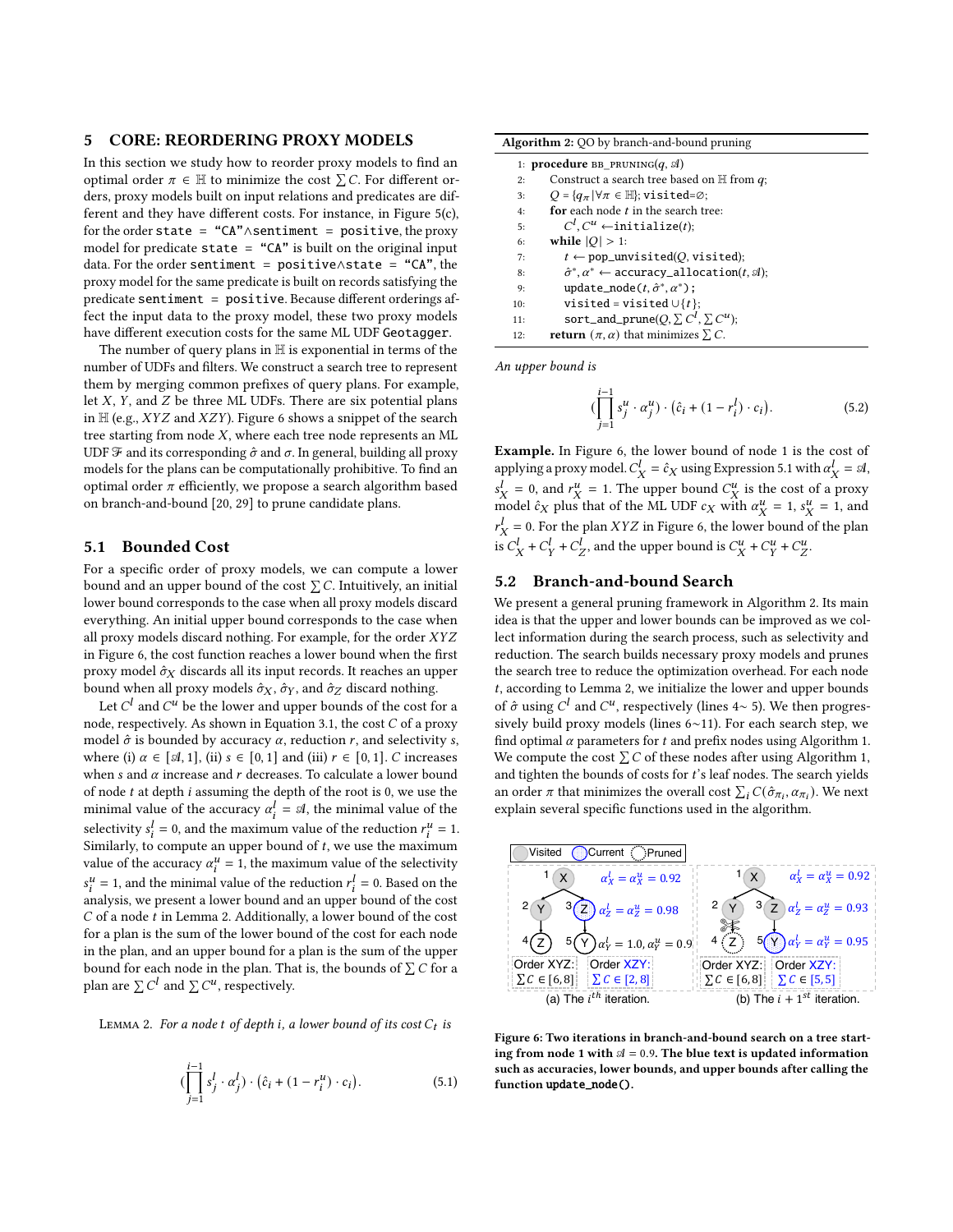Initialization (line [5\)](#page-4-5): We initialize the lower and upper bounds for each node according to Lemma [2.](#page-6-2) The query accuracy  $\prod \alpha$  in Equation [3.3](#page-4-11) is within  $\left[\mathcal{A}^n, 1\right]$ . For example, for the plan XYZ in Figure [6,](#page-6-1) we initialize the lower and upper bounds for each node with  $\alpha^l = \mathcal{A}$ ,  $s^l = 0$ ,  $r^u = 1$  and  $\alpha^u = 1$ ,  $s^u = 1$ ,  $r^l = 0$ , respectively. The query accuracy  $\prod \alpha$  is within [0.9<sup>3</sup>, 1] initially, where 0.9 is the query target accuracy A.

Choosing the next candidate node. (line [7\)](#page-4-6): We find the first unvisited tree node *t* from  $\pi$  that is in the front of the queue. In Fig-ure [6\(](#page-6-1)a),  $\pi = XZY$  is in the front of the queue Q according to sort\_and\_prune(), which will be explained later. pop\_unvisited() yields  $\pi = XZY$  and node 3, since node 1 has been visited. Similarly, pop\_unvisited() yields  $\pi = XZY$  and node 5 in Figure [6\(](#page-6-1)b). If all the nodes for the head plan in the queue have been visited, we look for the next  $\pi \in \mathcal{O}$ .

Tightening cost bounds. (line [8](#page-4-7)∼line [9\)](#page-4-8): We first call accuracy\_ allocation() to build an optimal proxy models  $\hat{\sigma}^*$  with an optimal  $\alpha^*$  from the root till the current node t at depth i. The update\_node() function updates  $\alpha^l = \alpha^u = \alpha^*$  for nodes from the root till t. Similarly,  $s^l = s^u = s^*$ , and  $r^l = r^u = r^*$ . This process improves the bounds of  $\sum C$  for plans under node t (with untrained  $\hat{\sigma}$ s) and in turn tightens the query accuracy  $\prod \alpha$  to  $\lbrack \mathcal{A}^{n-i+1}, \mathcal{A} \rbrack$ . In Figure [6\(](#page-6-1)a), for node 3, we call accuracy\_allocation() for the sub-query XZ and find the optimal  $\alpha_X^l = \alpha_X^u = 0.92$  and  $\alpha_Z^l = \alpha_Z^u = 0.98$  for node 1 and node 3, respectively. The update\_node() tightens the query accuracy  $\prod_{i=1}^{n} \alpha$  for the plan  $XZY$  from  $[0.9^3, 1]$  to  $[0.9^2, 0.9]$ , and tightens the lower and upper bounds of  $\sum C$  to [2, 8].

Pruning plans. (line [11\)](#page-4-10): After the bounds are updated, we sort and prune  $\pi \in Q$ . The following rules are used to determine the sort order of  $\pi$  as well as to prune unnecessary plans.

- When  $[\sum C^l, \sum C^u]$  for two  $\pi$ 's have overlap, the one with a lower mean cost  $\frac{\sum C^{l} + \sum C^{u}}{2}$  $\frac{+\sum C^u}{2}$  has a higher priority and is likely to yield more gains. Such a plan should be explored first. In Figure [6\(](#page-6-1)a), the mean cost for the plan  $XZY$  is 5, which is less than that of the plan  $XYZ$ . Therefore, the plan  $XZY$  has a higher priority than the plan  $XYZ$ .
- When  $[\sum C^l, \sum C^u]$  for two  $\pi$ 's have no overlap, we prune the one with a higher value range from the search tree, since it provides greater cost. In Figure [6\(](#page-6-1)b),  $[\sum C^l, \sum C^u]$ for the plan  $XZY$  is lower than that of the plan  $XYZ$ , and they have no overlap. Then the plan  $XYZ$  is removed from , i.e., the edge connecting node 2 and node 4 is deleted.

The above comparisons are done for each pair of  $\pi$ 's until  $Q$  is fully sorted. The lower bound and upper bound are equal to the exact cost once  $\hat{\sigma}$  is built. Pruned  $\pi$ 's are removed from Q.

#### 5.3 Improvement Using a Fine-grained Tree

The branch-and-bound search discussed above involves generating labeled samples  $L$ , followed by training classifiers  $M$  and deriving  $C$  for each node in  $H$ . To further speedup the search, we split one node into two: an  $L$ -node to generate labeled samples, and an  $M$ node to train classifiers  $M$  and derive  $R$  and  $C$ . An  $L$ -node has to be placed before its corresponding  $M$ -node, i.e., labeling happens before training. For instance, the node  $X$  in Figure [7\(](#page-7-0)a) is split into an  $L_X$  node to generate the labeled sample for  $\hat{\sigma}_X$  and an  $M_X$  node

to train the classifier for  $\hat{\sigma}_X$  in Figure [7\(](#page-7-0)b). We call this new tree a fine-grained search tree  $\mathbb{H}^+$ .

Compared to the original search tree discussed in the previous section.  $\mathbb{H}^+$  provides more opportunities to tighten the cost bounds. For example, we can prune the search tree at an *L*-node without executing its corresponding  $M$ -node. The search algorithm is similar to Algorithm [2,](#page-6-4) except a new update\_node() function. Its update scheme now depends on the type of node  $t$ , discussed below.

<span id="page-7-0"></span>

Figure 7: (a) A snippet of the search tree in Figure [6;](#page-6-1) (b) A fine-grained tree of (a).

L-node. We update the lower and upper bounds of selectivity s because we generate labeled samples and compute s at L-node. For an *L*-node *t*, a proxy model  $\hat{\sigma}$  is called *available for t* if its corresponding  $M$ -node is an ancestor of  $t$ ; otherwise,  $\hat{\sigma}$  is called *unavailable for t*. We compute lower and upper bounds of  $s_t$  by applying all available prefix  $\hat{\sigma}$  and  $\sigma$  on the raw input to obtain a labeled sample  $L_t^*$ , and its selectivity is denoted as  $s_t^*$ . In Figure [7\(](#page-7-0)b),  $\hat{\sigma}_X$  is available for node 5 because we build  $\hat{\sigma}_X$  at node 2, which is an ancestor of node 5, while it is unavailable for node 3 because  $M_X$  is not an ancestor of node 3. The labeled sample  $L_Y^*$  for node 3 is labeled by  $\sigma_Y$  after  $\sigma_X$  on the raw input without applying  $\hat{\sigma}_X$ . Let the selectivity on  $L_Y^*$  be  $s_Y^*$ . We compute  $C_t^l$  and  $C_t^u$  as follows:

- A lower bound  $C_t^l$  can be computed when its unavailable proxy models have  $\alpha^l = \mathcal{A}$  and discard records that satisfy  $\sigma_t$  from  $L_t^*$ . In this case, the selectivity s becomes  $(s_t^* - (1 - \mathcal{A})^k) / \mathcal{A}^k$ , where k is the number of unavailable prefix proxy models. This selectivity is used to estimate  $C_t^l$ using Expression [5.1.](#page-6-3) For node 3 in Figure [7\(](#page-7-0)b), we compute  $C_Y^l$  using  $s_Y^l = (s_Y^* - (1 - \mathcal{A})) / \mathcal{A}$  when the unavailable  $\hat{\sigma}_X$ with  $\alpha = \mathcal{A}$  discards records satisfying  $\sigma_Y$  from  $L_Y^*$ .
- An upper bound  $C_t^u$  can be computed when unavailable proxy models do not discard any records in  $L_t^*$  (i.e.,  $\alpha = 1.0$ ). Its selectivity is  $s_t^*$  in this case. We compute  $C_t^u$  using  $s_t^u = s_t^*$ in Expression [5.2.](#page-6-5) In Figure [7\(](#page-7-0)b), at node 3, when  $\hat{\sigma}_X$  is unavailable and we use  $\alpha = 1.0$ , the selectivity  $s_Y^u = s_Y^*$  is used to estimate  $C_V^u$ .

*M-node.* As in Section [5.2,](#page-6-6) we call Algorithm [1](#page-4-2) to compute  $\alpha^*$ , train  $\hat{\sigma}$ , and estimate C. We also update the bounds for all its ancestor nodes. In Figure [7\(](#page-7-0)b), after we train  $\hat{\sigma}_X$  for node 5, we update the selectivity of node 3 by applying  $\hat{\sigma}_X^l$  on its labeled sample  $L'_Y$ .

The above search on the fine-grained tree is efficient, as illustrated in our experiments. For a query on the Twitter dataset, the search algorithm prunes 37% of the nodes on the original search tree, and 85% of the nodes on the fine-grained tree.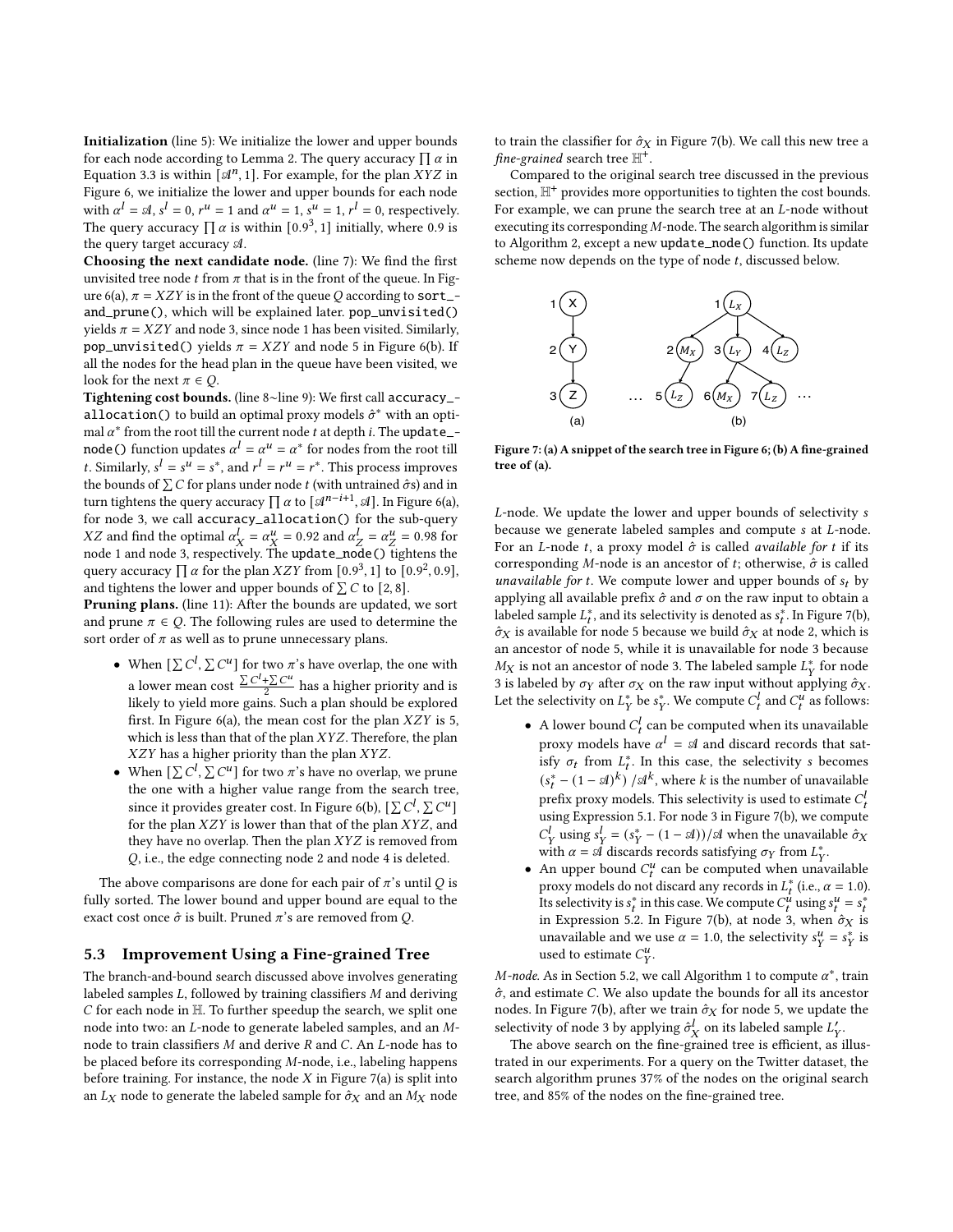# 6 EXPERIMENTS

# 6.1 Setup

Datasets. We used three datasets with text, images, and videos.

Twitter text dataset. It contained 2M tweets from January 2017 to September 2017 in the United States randomly sampled using the Twitter sampled stream API [\[37\]](#page-12-35). Each tweet was a string with a maximum of 140 characters. This dataset supported text analysis and retrieval by utilizing various NLP modules such as entity recognition, sentiment analysis, and part-of-speech (PoS) tagger. COCO image dataset. COCO [\[28\]](#page-12-36) was a public dataset collected online. It contained 123K images and 80 object classes such as "person", "bicycle", and "dog". Each image was labeled with multiple objects for their class labels and bounding box positions. The dataset was used for retrieving images that contained one or more object classes specified in user queries.

UCF101 video dataset. The UCF101 activity recognition dataset [\[35\]](#page-12-37) contained 13K videos collected from YouTube. Each video was labeled with one of 101 action categories such as "applying lipstick" and "baby crawling". It supported video retrieval using labels generated by object detection and action recognition models.

Workloads. To our best knowledge, there is no off-the-shelf benchmark for ML inference with comprehensive ML operators and predicates. To solve the problem, we generated 10 queries for each dataset in the experiments. Table [2](#page-8-0) illustrates some of them, and Figure [8](#page-8-1) shows a sample workflow. The workloads retrieved texts, images, and videos that matched given query predicates, which were conjunctions of multiple clauses with different selectivity values. Each predicate clause was an equality condition on an ML-generated label column. We refer the readers to a full list of the queries as well as snapshots of the datasets in [\[41\]](#page-12-38). Each query also specified a target query accuracy  $A$ , indicating how much accuracy loss the user was willing to pay relatively to the original query.

<span id="page-8-0"></span>

| Dataset O#      |       | Query semantics                                                                                                          |      | Selectivity Correlation |
|-----------------|-------|--------------------------------------------------------------------------------------------------------------------------|------|-------------------------|
| Twitter $ q_1 $ |       | Sentiment('negative' or 'neutral') & PoS Tag-<br>ger('VBD' or 'WRB' or 'IN')                                             | 0.49 | 0.55                    |
|                 | $q_2$ | Sentiment('negative' or 'neutral') & PoS Tag-<br>ger('PRP')                                                              | 0.35 | 0.41                    |
| COCO            | $q_6$ | Object detection (person) & (car or chair or<br>cup or tv or bed or )                                                    | 0.13 | 0.99                    |
| $UCF101 ^{q_2}$ |       | Activity Recognition (archery or balance beam<br>or biking or ) & Object detection (chair or<br>sports ball or bird or ) | 0.17 | 1.00                    |

Table 2: Some of ML queries used in the experiments.

<span id="page-8-1"></span>

Figure 8: A sample ML workflow on the Twitter dataset.

Metrics. We measured (1) the end-to-end total processing time that included the query optimization, training of necessary models, and processing the query given an optimized plan; (2) the accuracy of our query processing relatively to the original ML inference queries; (3) the query execution cost (milliseconds per record); and (4) the decomposition of the optimization costs (minutes).

CORE. We implemented a query execution engine and the CORE optimizer in Python that enabled ML inference queries on various unstructured texts, images, and videos. We also implemented several ML UDFs using the Stanford NLP [\[31\]](#page-12-39) and spaCy packages for text analysis, YOLOv3 [\[33\]](#page-12-40) for object detection in images, and an activity recognition model [\[7\]](#page-12-41) for recognizing activities in videos.

To build a proxy model, we generated the labeled sample  $L$  for  $\hat{\sigma}$  by pulling initial records from the input, filtering these records by its condition  $d$ , and then labeling  $L$  using its predicate  $\sigma$ .  $L$  was divided into a training set, a testing set, and a validation set. We re-sampled the training data to ensure a label balance. The classifier M for  $\hat{\sigma}$  was trained on the training set and the testing set using light-weight classification algorithms, such as a linear SVM [\[15\]](#page-12-29) and a shallow NN [\[25\]](#page-12-30). During training, we leveraged a grid-search on the F1-score to decide the best hyper-parameters and a crossvalidation to train a classifier using the set of hyper-parameters. After training  $M$ , we derived its accuracy vs. reduction curve  $R$ using the validation set.

Baselines. We compared CORE against the following baseline approaches. (i) ORIG was a baseline that ran the original query as it is. (ii) NS was a baseline based on NoScope [\[17\]](#page-12-6). It trained a single light-weight model and inserted it early in a plan to quickly filter input records that did not match the query predicate so that the entire query could be accelerated. (iii) PP (short for Probabilistic Predicates [\[30\]](#page-12-8)) built a light-weight filter for each predicate offline and injected them early in a plan with an independence assumption of predicates, given an ad-hoc query. The experiments were run on a c5.4xlarge AWS instance with 280GB SSD storage, 16 vCPUs, and 32GB memory, running a Ubuntu Linux 16.04.

# 6.2 Effect of Predicate Correlation

To understand the effect of correlations of UDFs in a query, we used the three datasets and 20 test queries with two or three predicates for each dataset. These queries were divided by their correlation score  $\hat{\kappa}^2$  at a cutoff score of 0.2 on the Twitter dataset, 0.9 on the COCO dataset, and 0.5 on the UCF101 dataset. As a result, each query was classified as weakly or strongly correlated among the predicates. Table [3](#page-9-0) shows the correlation score.

We collected the execution costs of these weakly and strongly correlated queries with a query accuracy  $A = 90\%$ . We ran these queries using ORIG, NS, PP, and CORE to generate optimal plans, and tested the execution cost of an optimal plan by executing the plan on a sample of data. Figure [9](#page-9-1) shows the execution costs. From Figure [9,](#page-9-1) we can see that (i) NS, PP, and CORE reduced the execution cost compared to ORIG, and (ii) compared to PP, CORE reduced the execution cost more on strongly correlated queries than weakly correlated queries. In general, NS improved over ORIG using cheap filters to quickly discard irrelevant inputs, and PP further boosted the performance by decomposing the filters according to the predicate clauses. There was still room for improvements for queries with more correlations and CORE filled this gap as expected.

#### <span id="page-8-2"></span>6.3 Time Reduction of CORE

To study the performance improvements of CORE over existing solutions, we tested the total times of strongly correlated queries with  $A = 90\%$  on the three datasets. For query optimization to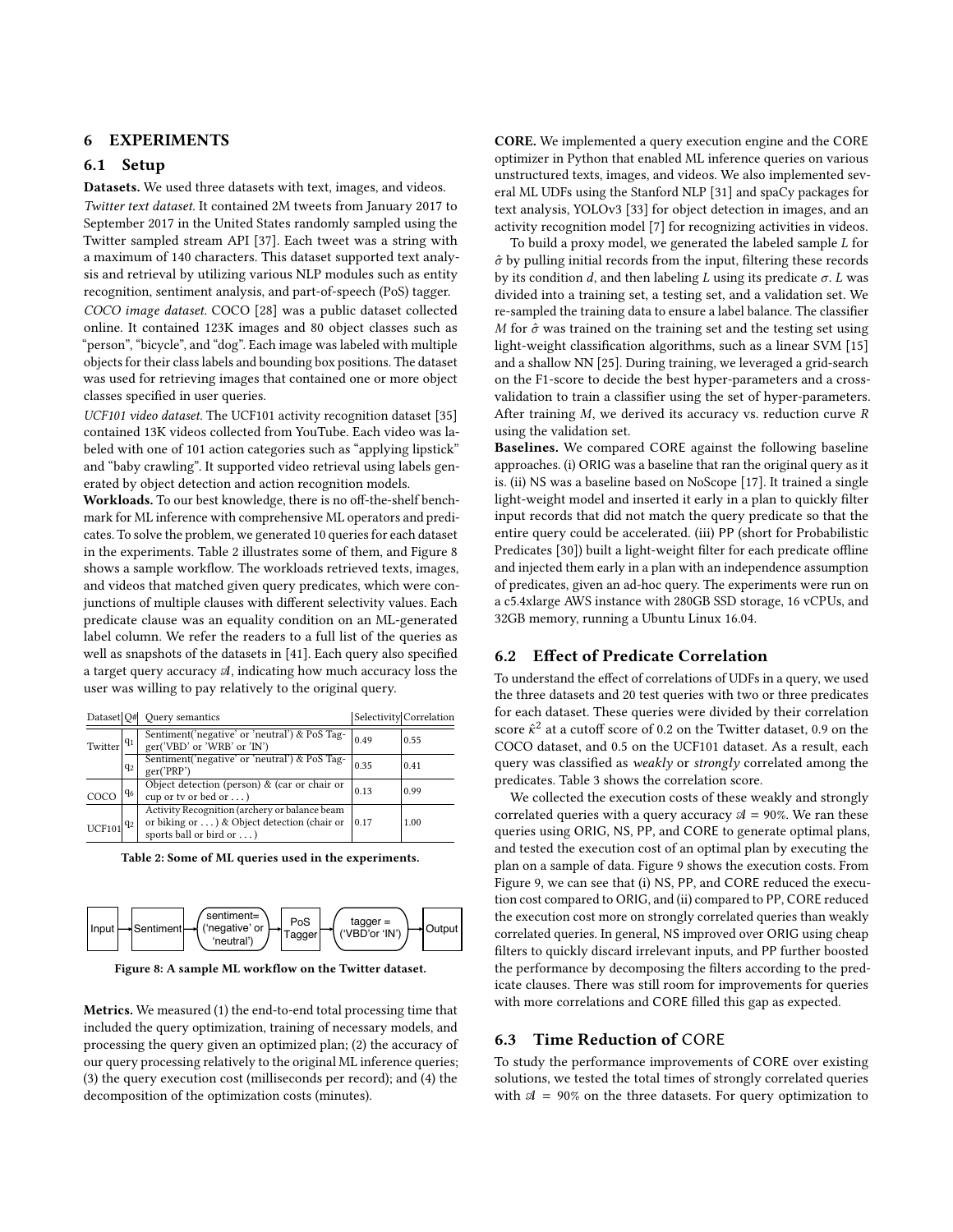<span id="page-9-1"></span>

Figure 9: Average execution costs over strongly correlated queries and weakly correlated queries on the three datasets, respectively.

<span id="page-9-0"></span>

| Dataset $q'_1$   $q'_2$   $q'_3$   $q'_4$   $q'_5$   $q'_6$   $q'_7$   $q'_8$   $q'_9$   $q'_{10}$ |  |  |  |  |  |
|----------------------------------------------------------------------------------------------------|--|--|--|--|--|
| Twitter 0.15 0.15 0.15 0.15 0.16 0.16 0.16 0.16 0.16 0.16                                          |  |  |  |  |  |
| $COCO$   0.87   0.88   0.87   0.87   0.86   0.88   0.87   0.87   0.88   0.88                       |  |  |  |  |  |
|                                                                                                    |  |  |  |  |  |

(a) Weakly correlated queries.

| Dataset $q_1$   $q_2$   $q_3$   $q_4$   $q_5$   $q_6$   $q_7$   $q_8$   $q_9$   $q_{10}$ |  |  |  |  |  |
|------------------------------------------------------------------------------------------|--|--|--|--|--|
| Twitter 0.55 0.41 0.55 0.42 0.41 1.00 0.80 0.96 0.80 0.93                                |  |  |  |  |  |
| $COCO$   0.99   0.98   0.98   0.98   0.98   0.99   0.99   0.99   0.99   0.99             |  |  |  |  |  |
|                                                                                          |  |  |  |  |  |

(b) Strongly correlated queries.

Table 3: The correlation scores for 10 strongly correlated queries  $q_1 \sim q_{10}$  (marked as "Strong") and 10 weakly correlated queries  $q'_1 \sim q'_{10}$  (marked as "Weak") on the three datasets.

generate an optimal query plan, we used 0.34% of the input data on the Twitter dataset, 0.84% of the input data on the COCO dataset, and 14.86% of the input on the UCF101 dataset (due to its smaller size). After generating the optimal plan, we ran it on the rest of the input. The total time included the optimization time and the time of processing all the records. We used the same setting for NS and PP, which built proxy models online.

[Figures 10a, 10c](#page-9-2) and [10e](#page-9-2) show the total times of ten queries in each dataset, and [Figures 10b, 10d](#page-9-2) and [10f](#page-9-2) show the average total-time reductions for the ten queries using NS, PP, and CORE compared to ORIG. We also presented the total time of each individual query in the Twitter dataset in Figure [11.](#page-10-0) These results show that CORE had a better performance than the baseline approaches in general. Specifically, CORE achieved up to a 61% reduction on the Twitter dataset compared to ORIG. For NS and PP, the reductions were about 44% and 50%, respectively. We observe similar reductions on other datasets as well. For example, on the COCO dataset, CORE had a reduction of up to 73% compared to ORIG, while NS and PP achieved a reduction of 35% and 44%, respectively. As discussed in Section [2.2,](#page-2-0) CORE achieved more gains over PP when the queries had predicates with a stronger correlation.

#### 6.4 Optimization Cost of CORE

To better understand the detailed optimization cost of CORE, we collected the time to generate labeled samples, the time to train classifiers, and the time of search frameworks for each query. The optimizer CORE used multiple threads to label training samples. Each ML model processing unstructured texts used ten threads in

<span id="page-9-2"></span>

Figure 10: The total time over ten queries for each dataset using CORE and baseline approaches.  $A = 90\%$ . For (a), (c), and (e), we show the 1<sup>st</sup> and 99<sup>th</sup> percentiles on the bars and 1<sup>st</sup> quartile, median, and  $3^{rd}$  quartile on the boxes. For (b), (d) and (f), we present the average total time reductions relative to ORIG.

parallel. The YOLOv3 model and the image feature model used two processes in parallel, and the activity recognition model used six processes in parallel. During the phase of building proxy models, the size of labeled sample  $L$  was empirically set to 2,000. The training set, testing set, and validation set were split in a 6:2:2 ratio. We used scikit-learn to train a linear SVM classifier  $M$  on the labeled sample for text analytic queries, and used keras to train a shallow NN classifier for analytic queries on images and videos.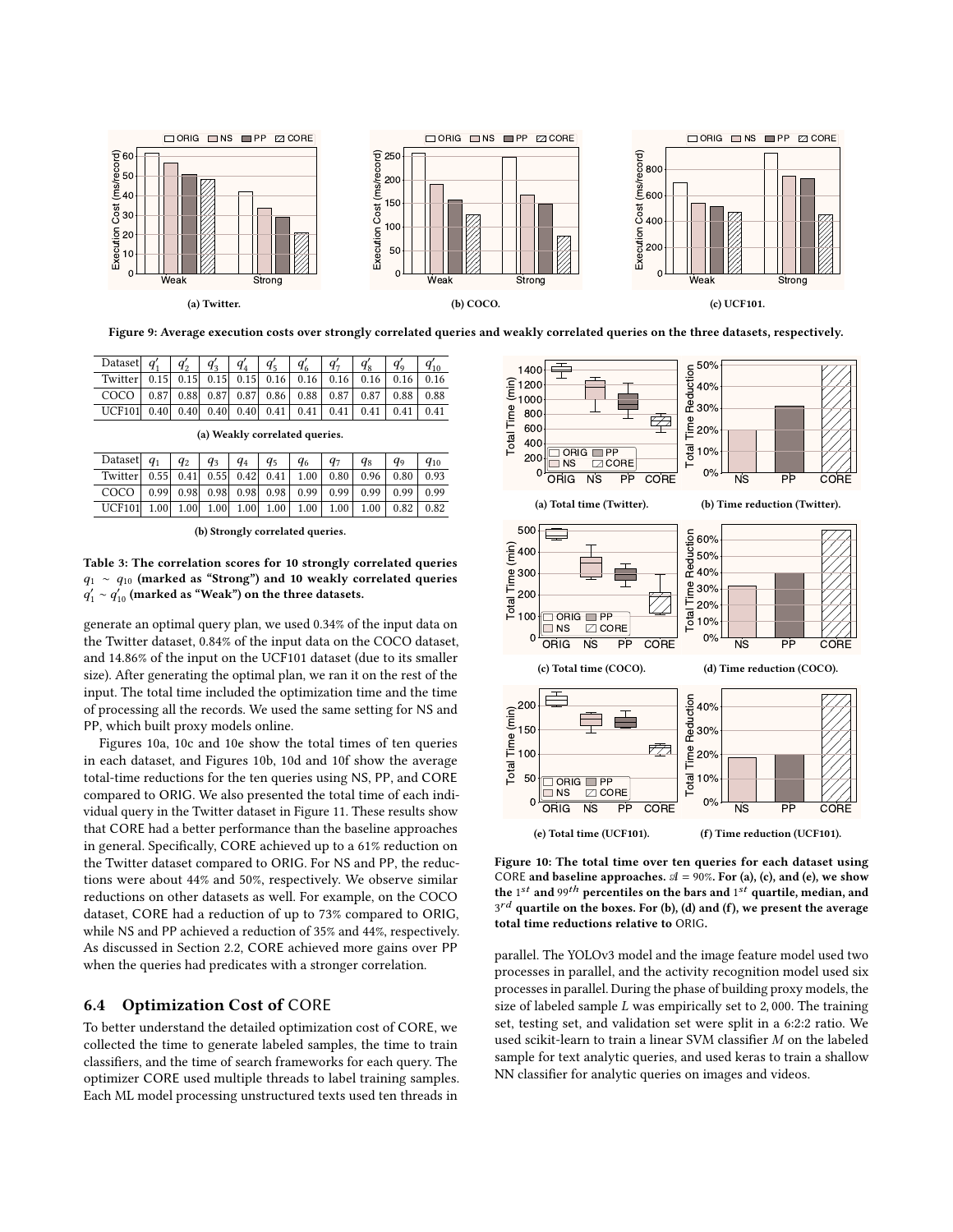<span id="page-10-0"></span>

Figure 11: The total time of each query in the Twitter dataset using ORIG, NS, PP, and CORE.

Table [4](#page-10-1) shows the results of the ten queries over each dataset, including the time reduction compared to ORIG. On the Twitter dataset, the optimization time was 0.70% of the total time, and the total time reduction was 49.87% on the average. On the COCO dataset, the optimization time was 5.67% of the total time, and the total time reduction was 66.07% on the average. UCF101 was relatively smaller, and 14.86% of the data was used for optimization. The optimization time was 21.80% of the total time, and the total time reduction was 49.49% on the average. Overall, the query optimization cost of CORE was a small portion of the total processing time, and it achieved significant performance improvement compared to ORIG. When the dataset was small (e.g., the UDF101 dataset) or queries had many ML operators and predicates (e.g.,  $q_8$  and  $q_{10}$  on the Twitter dataset), the query optimization costs were larger.

<span id="page-10-1"></span>

|                 |                |        | Labeling |       | Training Searching | <sub>00</sub> | OO     |       | Total Total Time |
|-----------------|----------------|--------|----------|-------|--------------------|---------------|--------|-------|------------------|
| Dataset         | ID             | #preds | Time     | Time  | Time               | Time          | Time   |       | Time   Reduction |
|                 |                |        | (min)    | (min) | (min)              | (min)         | pct.   | (min) | (%)              |
| Twitter         | $q_1$          | 2      | 0.93     | 0.10  | 0.17               | 1.20          | 0.16%  | 763   | 45.56            |
| Twitter         | $q_2$          | 2      | 1.22     | 0.09  | 0.14               | 1.46          | 0.25%  | 581   | 60.99            |
| Twitter         | q <sub>8</sub> | 3      | 1.53     | 0.75  | 3.28               | 5.58          | 0.73%  | 764   | 44.77            |
| Twitter         | $q_{10}$       | 3      | 1.76     | 0.75  | 2.93               | 5.47          | 0.77%  | 712   | 48.26            |
| Twitter   Avg.  |                | 2.5    | 1.84     | 0.44  | 2.61               | 4.91          | 0.70%  | 700   | 49.87            |
| COCO            | Avg.           | 2      | 6.00     | 2.06  | 0.24               | 8.30          | 5.67%  | 173   | 66.07            |
| $UCF101$   Avg. |                | 2      | 23.40    | 0.08  | 0.20               | 23.68         | 21.80% | 110   | 49.49            |

Table 4: Optimization costs and the total processing time for ten queries over each dataset using CORE with  $A = 90\%$ . The "labeling time" is the time to generate labeled samples. The "training time" is the time to train classifiers. The "searching time" is the elapsed time for the search framework. The "QO time" is the total time of the labeling, training and searching times. The "QO Time pct." is the percentage of the QO time over the total processing time. Total Time Reduction = (ORIG-CORE)/ORIG.

# 6.5 Effectiveness of CORE Components

CORE searched an optimal query plan in both the accuracy space A and the order space H. We evaluated the effectiveness of different components in CORE using two variants, namely CORE-a and CORE-h. CORE-a represented the setting with the reordering step disabled during optimization and constrained the search space to solely A (Section [4\)](#page-4-1). It used the input-query order and derived an optimal set of accuracy values in A using Algorithm [1.](#page-4-2) CORE-h applied Algorithm [1,](#page-4-2) and exhaustively searched an optimal order in H instead of performing the pruning in Algorithm [2.](#page-6-4)

We ran ten queries for each dataset using CORE-a, CORE-h, and CORE with  $A = 90\%$ , and collected the execution costs for

<span id="page-10-2"></span>

Figure 12: The execution costs and average optimization costs for queries over three datasets using CORE, CORE-a and CORE-h.

<span id="page-10-3"></span>

|        | Labeling<br>Time (min) | Training<br>Time (min) | Searching<br>Time (min) | OO Time<br>(min) | OO Time<br>$pct.$ (%) |
|--------|------------------------|------------------------|-------------------------|------------------|-----------------------|
| CORE-a | 1.37                   | 0.15                   | 1.78                    | 3.30             | 0.38                  |
| CORE-h | 6.51                   | 0.57                   | 4.69                    | 11.78            | 1.74                  |
| CORE   | 1.84                   | 0.44                   | 2.61                    | 4.91             | 0.70                  |

Table 5: Optimization costs of CORE variants on the Twitter dataset.

optimized plans and the average optimization costs to generate optimal plans. Figure [12](#page-10-2) shows the results. We can see that CORE-a had the worse execution cost compared to CORE because CORE-a did not use the optimal order. CORE had similar execution costs to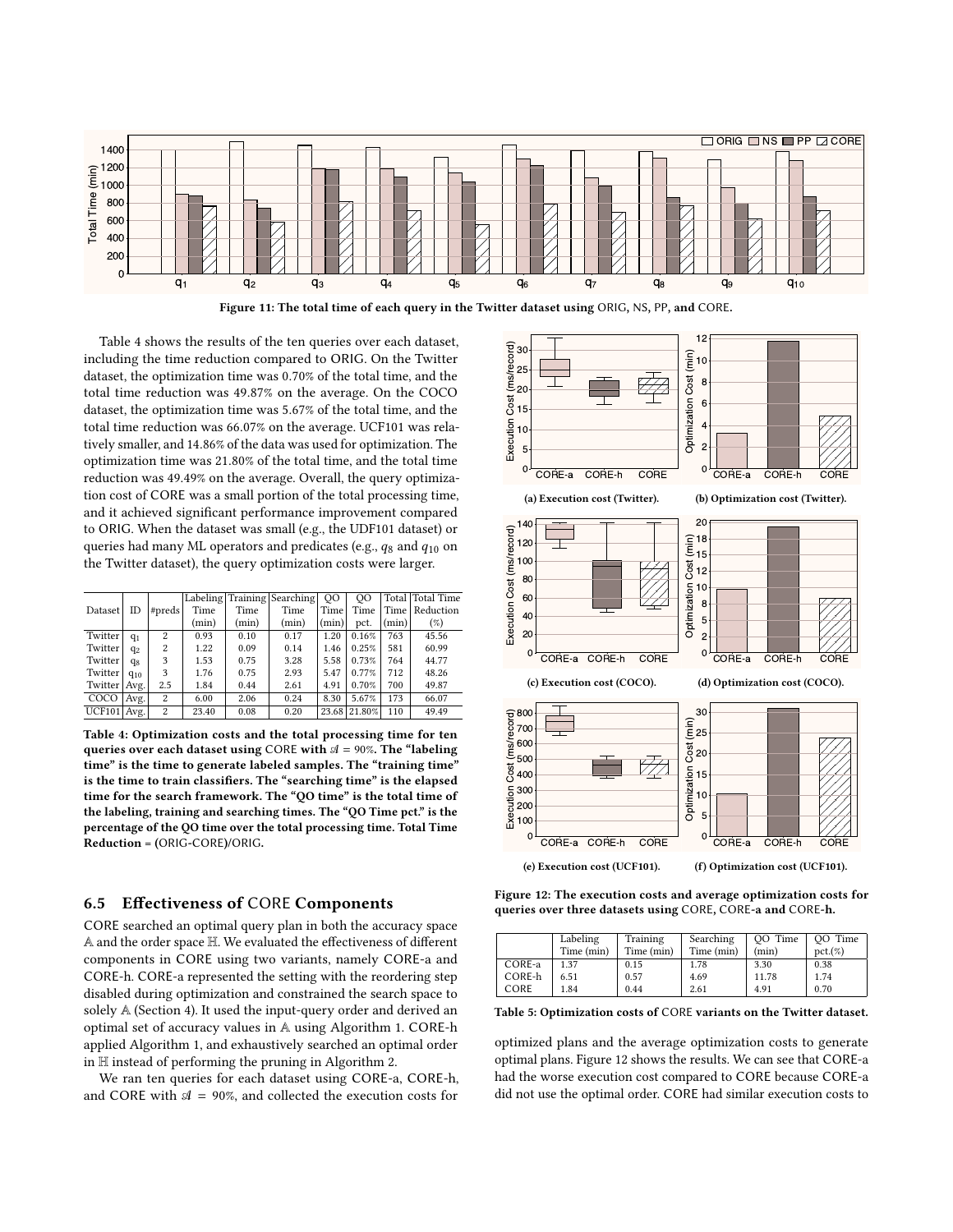CORE-h, but CORE-h had much larger query optimization costs. Table [5,](#page-10-3) shows the average optimization cost including labeling, training, and searching using CORE-a, CORE-h, and CORE. We can see that CORE reduced the labeling, training and searching times compared to CORE-h. This result indicated that the branchand-bound search algorithm in CORE successfully pruned some nodes in the tree and reduced the optimization overhead. In general, the branch-and-bound search algorithm found the optimal order. Therefore, both the Algorithm [1](#page-4-2) for A and Algorithm [2](#page-6-4) for H successfully accelerated the ML inference process.

#### 6.6 Scalability

We evaluated the scalability of CORE by increasing the number of records in the Twitter dataset. We started with 0.2 million tweets and gradually increased the data size to 2 million tweets. We ran the ten queries with  $A = 90\%$  using ORIG, NS, PP, and CORE, and collected the total processing times at different data sizes. Figure [13](#page-11-0) shows the average total processing time using ORIG, NS, PP, and CORE. We also presented the total times for two example queries using CORE at different data sizes. The results show that CORE scaled up well, and outperformed the other three baseline approaches at all data sizes.

<span id="page-11-0"></span>

Figure 13: (Left) The average total processing time (including optimization cost) using CORE, ORIG, NS, and PP on ten queries over the Twitter dataset with different input sizes. (Right) The total times of two sample queries:  $q_1$  and  $q_2$ , with different input sizes.

# 6.7 Effect of Target Query Accuracy

We evaluated the impact of the target accuracy  $A$  on CORE by increasing  $\mathcal{A}$ . We started from  $\mathcal{A} = 90\%$ , and linearly increased it to  $A = 98\%$ . We collected the execution costs of optimized plans for the ten queries over the Twitter dataset using ORIG, NS, PP, and CORE with different target accuracy values. Figure [14](#page-11-1) left shows the average execution costs for the ten queries using ORIG, NS, PP, and CORE. We also presented the execution costs for three example queries using CORE with different target accuracy values in Figure [14](#page-11-1) right. The results indicated that CORE outperformed ORIG, NS, and PP in different accuracy settings. Moreover, the execution costs increased for all the baselines when the target accuracy increased. In addition, Table [6](#page-11-2) shows the percentage of the query optimization time relative to the total processing time in the same setting. Similar to the observations in Section [6.3,](#page-8-2) the query optimization in CORE with different accuracy targets still where the the distance of the smaller to the model and the smaller the smaller to the smaller overhead relative to the smaller to the smaller total process of the smaller tens of the smaller tens of the smaller tens of th

<span id="page-11-1"></span>

Figure 14: (Left) The average execution costs of optimized plans for ten queries over the Twitter dataset with different  $A$  values. (Right) The execution costs of three sample queries:  $q_2$ ,  $q_4$ , and  $q_6$ , with different target accuracies.

<span id="page-11-2"></span>

| 00<br>cost<br>(min) / pct | $\mathcal{A} = 90\%$ | $\mathcal{A} = 92\%$ | $\mathcal{A} = 94\%$ | $\mathcal{A} = 96\%$ | $\mathcal{A} = 98\%$ |
|---------------------------|----------------------|----------------------|----------------------|----------------------|----------------------|
| $q_2$                     | 1.50/0.11%           | 1.54/0.11%           | 1.50/0.11%           | 1.48/0.11%           | 1.48/0.11%           |
| $q_6$                     | 4.73/0.35%           | 5.28/0.39%           | 8.31/0.61%           | 6.03/0.45%           | 3.83/0.28%           |
| avg.                      | 4.57/0.36%           | 4.83/0.38%           | 5.07/0.40%           | 4.30/0.34%           | 3.24/0.25%           |

Table 6: The optimization costs for  $q_2$  and  $q_6$  with different  $\mathcal A$  values. Each cell contains the QO costs and the QO percentage relative to the total query-processing cost.

#### 6.8 Effect of Sample Size Used in Training

To better understand the effect of the labeled sample size on CORE, we varied the sample size from 1K to 5K. Table [7](#page-11-3) shows the execution costs for two example queries and the average execution costs (in milliseconds per tuple) over the 10 queries with different sample sizes on the Twitter dataset with  $A = 90\%$ . The results showed that the execution costs decreased and the query optimization time percentage increased when the labeled sample size increased. When we set the sample size to 500, the query accuracy  $\mathcal{A} = 90\%$  could no longer be guaranteed and decreased to 82% on average.

<span id="page-11-3"></span>

| Cost   | Sample    | Sample    | Sample    | Sample    | Sample    |
|--------|-----------|-----------|-----------|-----------|-----------|
| QO pct | $size=1K$ | $size=2K$ | $size=3K$ | $size=4K$ | size=5K   |
| $q_2$  | 16.8/0.1% | 15.8/0.1% | 16.3/0.2% | 16.7/0.3% | 15.9/0.4% |
| $q_3$  | 21.9/0.1% | 21.5/0.1% | 21.5/0.2% | 21.0/0.3% | 19.6/0.5% |
| avg.   | 20.0/0.2% | 19.3/0.4% | 19.2/0.9% | 19.4/1.0% | 19.0/1.4% |

Table 7: Execution costs of  $q_2$  and  $q_3$  with different sample sizes. Each cell contains an execution cost and percentage of the QO cost.

# 7 CONCLUSIONS

We proposed a novel query optimizer, CORE, to accelerate ML inference queries. It improved state-of-the-art techniques by relaxing the independence assumption among query predicates. CORE incurs only a small overhead by leveraging a branch-and-bound search algorithm to prune the space of candidate filters and reusing intermediate results. A thorough experimental evaluation showed that CORE significantly reduced the ML inference execution cost.

# ACKNOWLEDGMENTS

This work was partially supported by the National Key R&D Program of China (No. 2020AAA0103903), the NSFC (No. 61732004), the USA NSF award IIS-2107150, and the CSC studentship.